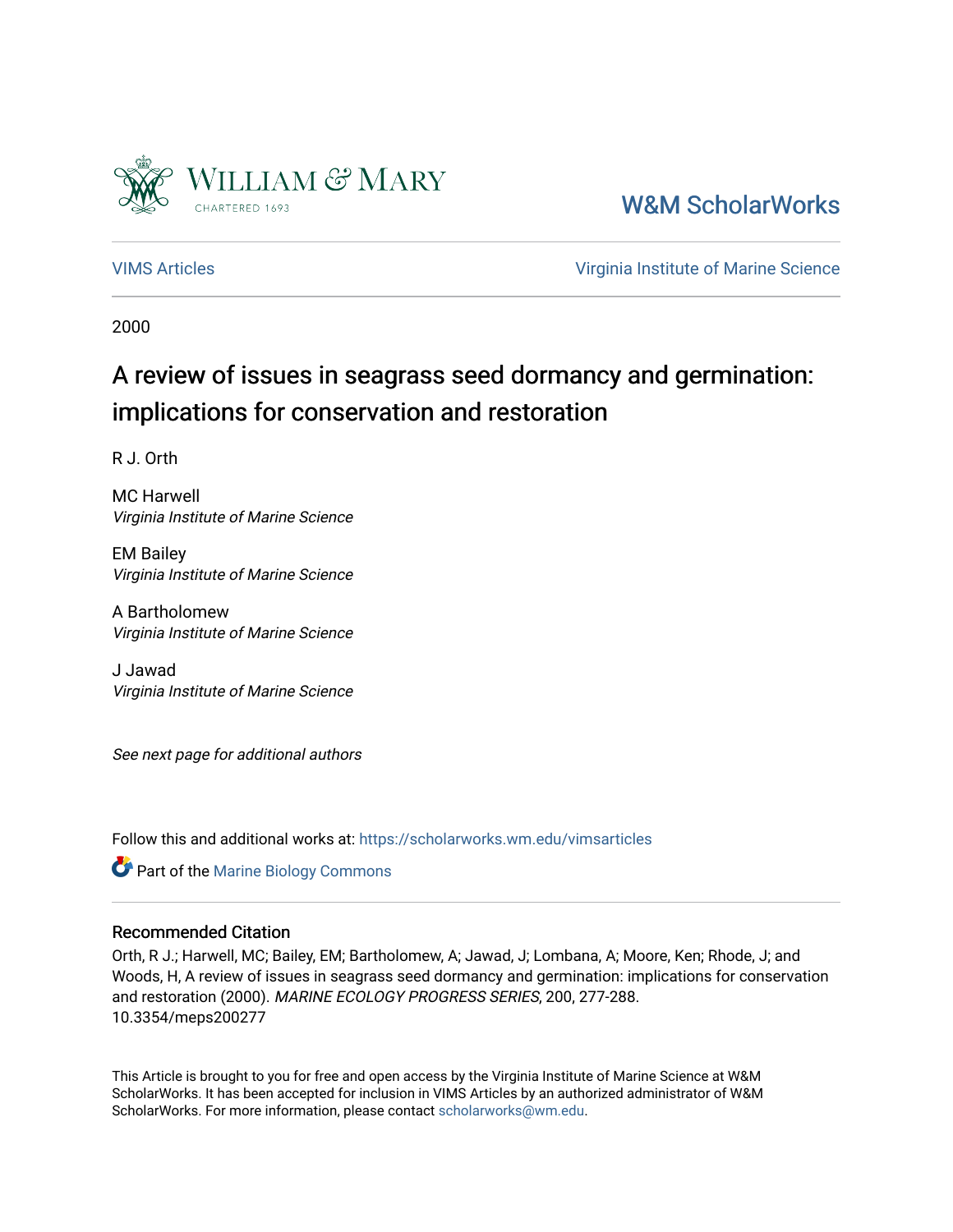# Authors

R J. Orth, MC Harwell, EM Bailey, A Bartholomew, J Jawad, A Lombana, Ken Moore, J Rhode, and H Woods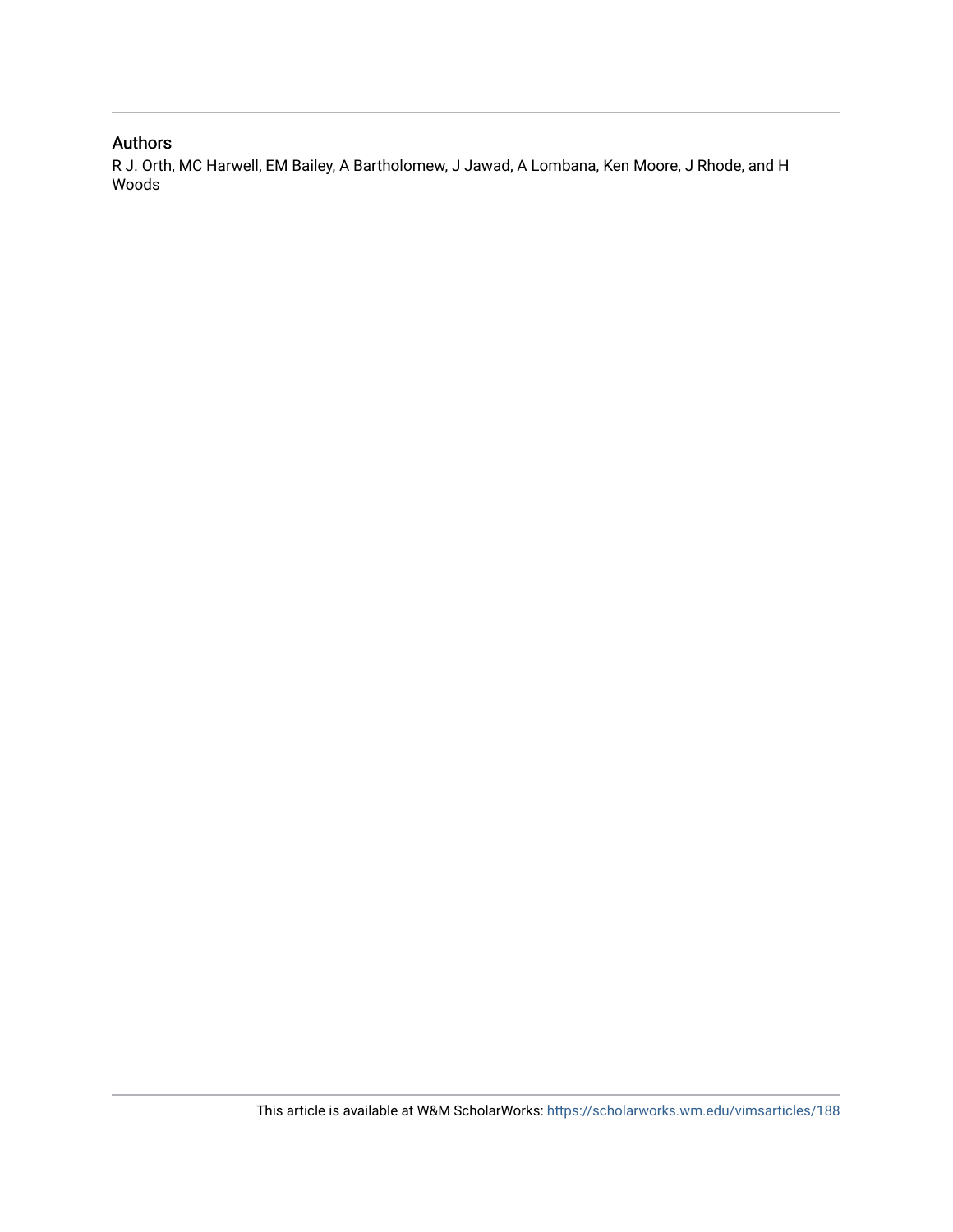# **REVIEW**

# **A review of issues in seagrass seed dormancy and germination: implications for conservation and restoration**

# **Robert J. Orth\*r\*\*, Matthew C. Harwell, Eva M. Bailey, Aaron Bartholomew, Jennifer T. Jawad, Alfonso V. Lombana, Kenneth A. Moore, Jennifer M. Rhode, Helen E. Woods**

**Virginia institute of Marine Science, School of Marine Science, College of William and Mary, Gloucester Point, Virginia 23062, USA** 

ABSTRACT: Seagrasses have received considerable attention over the past 2 decades because of the multiple ecological roles they play in estuarine and coastal ecosystems and concerns over worldwide losses of seagrass habitat due to direct and indirect human impacts. Restoration and conservation efforts are underway in some areas of the world, but progress may be limited by the paucity of information on the role of seeds in bed dynamics. Although flowering occurs in most of the 58 seagrass species, seed germination data exist for only 19 of the 42 species that have some period of dormancy, with only 93 published references to field and/or laboratory studies. This review addresses critical issues in conservation and restoration of seagrasses involving seed dormancy (e.g. environmental vs physiological), existence and type of seed bank (transient or persistent), and factors influencing seed germination (e.g. salinity, temperature, light). Results of many earlier published studies relating seed germination to various environmental factors may need re-examination given more recent published data which show a confounding influence of oxygen level on the germination process. We highlight the importance of conducting ecologically meaningful germination studies, including germination experiments conducted in sediments. We also identify questions for future research that may figure prominently in landscape level questions regarding protected marine or estuarine reserves, habitat fragmentation, and restoration.

KEY WORDS: Seagrasses · Seeds · Dormancy · Seed banks · Germination · Restoration · Conservation

## **INTRODUCTION**

Seagrasses, marine angiosperms comprising 58 species in 11 genera, occur in all coastal waters of the world except the Antarctic (den Hartog 1970). They have been receiving increasing attention worldwide since the 1970s because of recognition of (1) their mul-

tiple ecological functions in estuarine and coastal systems, such as nursery and fish habitat (Coles et al. 1987, Heck et al. 1997) and regions of high primary and secondary production (Larkum et al. 1989, Edgar 1990, Fredette et al. 1990), and (2) losses in many areas of the world due to anthropogenic inputs of nutrients and sediments (Short & Burdick 1996, Short & Wyllie-Echeverria 1996). In addition, considerable seagrass area has been permanently lost to coastal development, primarily from dredge and fill operations (Short et al. 1991) or altered due to commercial/recreational activities such as propeller and anchor scarring

<sup>&#</sup>x27;E-mail: jjorth@vims.edu

<sup>&</sup>quot;The order of the **2** primary authors was assigned based on contribution to the manuscript. The remaining authors are arranged alphabetically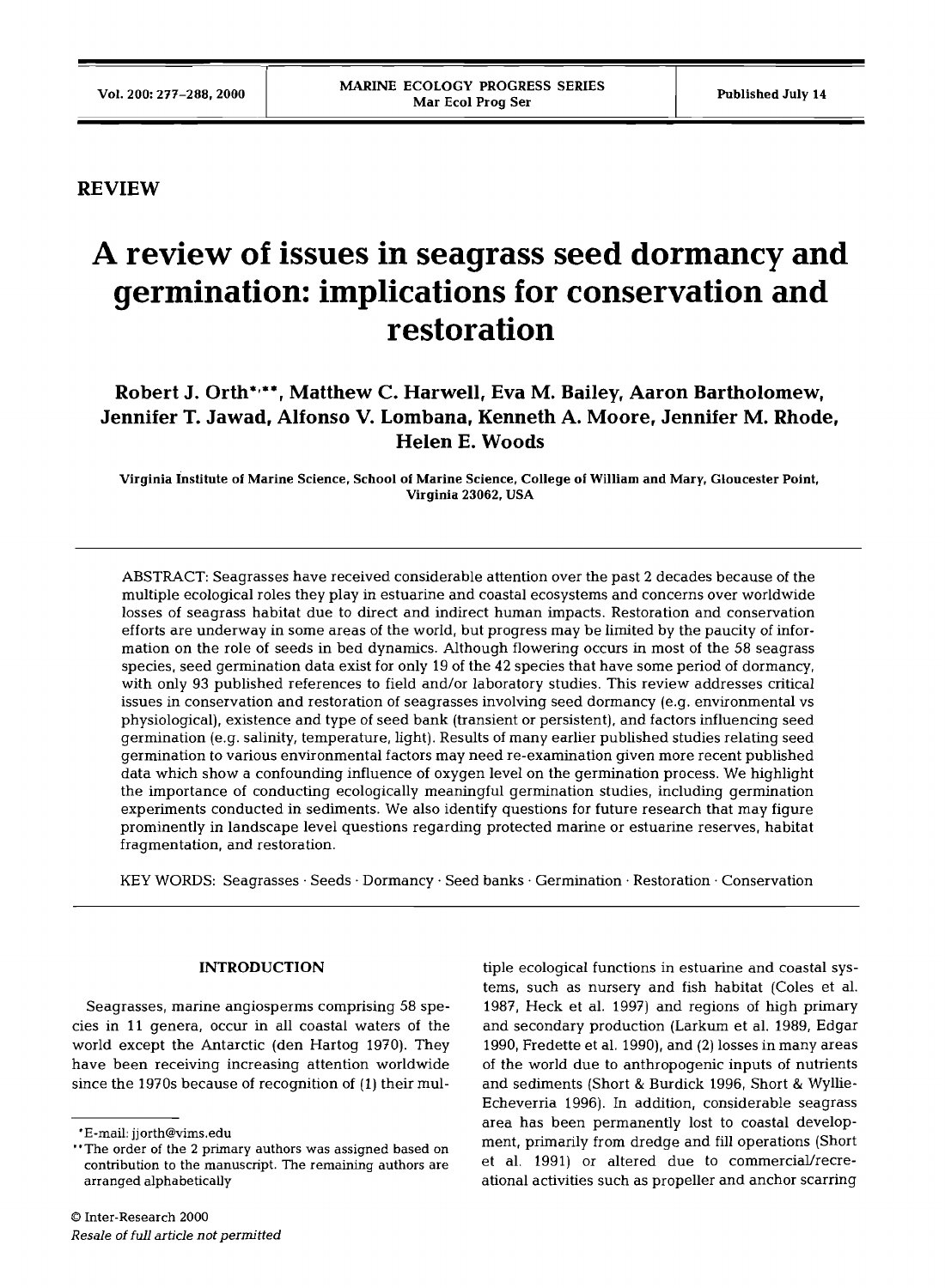(Walker et al. 1989, Sargent et al. 1995, Dawes et al. 1997). These issues have led to recent developments in efforts to both restore and conserve these habitats (Fonseca et al. 1998).

Although seagrass restoration has focused on mature or adult plants, discussions over the last decade on biodiversity issues (National Research Council 1995) that entail both conservation biology and restoration ecology suggest that seed ecology should be a critical research topic. Seagrass reproduction and seed output have been largely ignored in questions related to their potential contribution to population structure and genetics, plant demographics, bed maintenance, or in the development of new beds (Kirkman  $&$  Kuo 1990, Orth et al. 1994, Williams & Davis 1996, Piazzi et al. 1998, Marba & Walker 1999, Orth 1999). We believe that for conservation and restoration of seagrasses to be effective, more research into their seed germination ecology must be conducted.

Most of the 58 reported species of seagrasses are known to flower and produce fruit, but differ dramatically in seed anatomy and germination strategy (den Hartog 1970). Kuo & Kirkman (1996) characterized the seagrass genera into 3 classes based on seed anatomy, nutrient storage, and germination strategy (Table 1). Seeds from 2 of these classes do not exhibit any type of dormancy, with 1 class, which comprises 4 species in 2 genera, exhibiting viviparous development. The third class, comprising 42 species in 7 genera, produces Table 2. Seed bank, dormancy, and germination citation counts from the published seagrass literature (from 1938 to 2000)

| Genus             | Number of citations |  |  |
|-------------------|---------------------|--|--|
| Zostera spp.      | 58                  |  |  |
| Halophila spp.    | 13                  |  |  |
| Cymodocea spp.    | 8                   |  |  |
| Halodule spp.     | 6                   |  |  |
| Phyllospadix spp. | 4                   |  |  |
| Syringodium sp.   |                     |  |  |

seeds with a hard seed coat and some period of dormancy.

Despite more than a century of scientific research and over 2000 yr of recorded observations on factors influencing the dormancy and germination of seeds in terrestrial systems (Baskin & Baskin 1998), there is a dearth of information on seagrass seeds. Searches of the published literature (from 1938 to 2000) revealed seed-based information on only 19 of the 42 seagrass species (Table 2). These studies found some level of seed dormancy, with 93 references to field observations or laboratory/field experiments on seed germination (Appendix l). This review, which concentrates on the group of 42 species that have some period of dormancy (Kuo & Kirkman 1996), addresses critical issues in conservation and restoration of seagrasses involving seed dormancy, existence and type of seed banks, and

Table 1. Comparison of the type of fruit and seed covering, dormancy, and seed bank characteristics for the 12 genera of seagrasses (modified from Kuo & Kirkrnan 1996). Definition of dormancy after Fenner (1995), but modified to include seeds that appear to have a highly variable dormancy period. Viviparous = viviparous reproduction

| Genus           | Fruit/seed covering | Dormancy              | Seed bank  | Length of dormancy    | Source                                                  |  |
|-----------------|---------------------|-----------------------|------------|-----------------------|---------------------------------------------------------|--|
| Class 1         |                     |                       |            |                       |                                                         |  |
| Enhalus         | Membranous          | Not distinct          | None       | None                  | Kuo & Kirkman (1996)                                    |  |
| Posidonia       | Membranous          | Not distinct          | None       | None                  | Kuo & Kirkman (1996)                                    |  |
| Thalassia       | Membranous          | Not distinct          | None       | None                  | Kuo & Kirkman (1996)                                    |  |
| Class 2         |                     |                       |            |                       |                                                         |  |
| Amphibolis      | Viviparous          | Not distinct          | None       | None                  | Kuo & Kirkman (1996)                                    |  |
| Thalassodendron | Viviparous          | Not distinct          | None       | None                  | Kuo & Kirkman (1996)                                    |  |
| Class 3         |                     |                       |            |                       |                                                         |  |
| Cymodocea       | Hard                | Distinct              | Transient  | Up to $12 \text{ mo}$ | Reyes et al. (1995), Pirc et al.<br>(1986)              |  |
| Halodule        | Hard                | Distinct              | Persistent | 46 mo                 | McMillan (1991)                                         |  |
| Halophila       | Hard                | Distinct              | Persistent | Up to 24 mo           | McMillan (1991)                                         |  |
| Heterozostera   | Hard                | <b>Distinct</b>       | Unknown    | Unknown               | Kuo & Kirkman (1996)                                    |  |
| Phyllospadix    | Hard                | Distinct              | Transient  | $2$ wk $-12$ mo       | Turner (1983), Kuo et al. (1990),<br>Reed et al. (1998) |  |
| Syringodium     | Hard                | Distinct              | Persistent | 49 mo                 | McMillan (1991)                                         |  |
| Zostera         | Hard                | Transient<br>Distinct |            | Up to $12 \text{ mo}$ | Orth & Moore (1983), Moore et<br>al. (1993)             |  |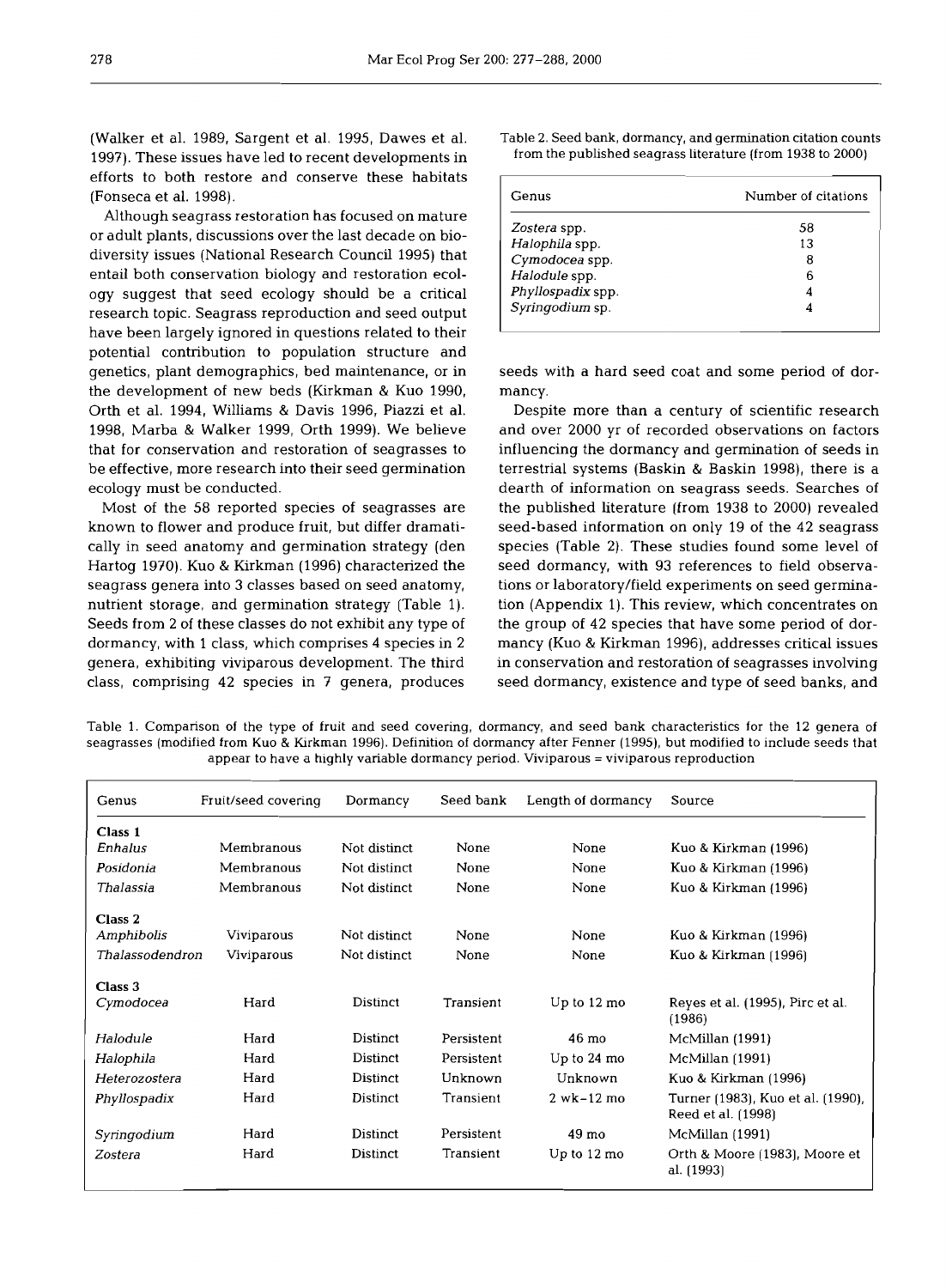50

factors influencing seed germination. This review does not include freshwater submersed macrophytes, such as Ruppia spp. (for review see Kantrud 1991), which are considered euryhaline and often found co-occurring with seagrasses.

#### **DORMANCY**

Species which have some form of dormancy are able to disperse through time as well as space by physical and/or biological vectors (Chambers & MacMahon 1994, Fenner 1995). Terrestrial plants exhibit a suite of dormancy strategies, from willow Salix spp., whose seeds germinate in days to weeks, to moth mullein Verbascum blattaria, whose seeds can stay dormant for 1000 yr (Fenner 1995, Baskin & Baskin 1998 and references within). As both spatial and temporal disturbances occur in seagrass communities, some form of seed dormancy in seagrasses can be important for long-term population persistence. Many definitions of dormancy have been introduced, based, in part, on the factors that control dormancy (Hilhorst & Karssen 1992, Baskin & Baskin 1998). Classification of dormancy can be assigned according to the residence time in the seed bank (Simpson 1990), the timing of dormancy initiation (Hilhorst & Toorop 1997), or the mechanisms preventing germination (Baskin & Baskin 1998). Classification of plant communities is often founded on the transient or persistent nature of seed banks. From the perspective of the mechanisms controlling dormancy and germination in a given species, the seed developmental stage at which dormancy is imposed is of importance. Dormancy initiated during seed development requires a physiological mechanism, such as embryo maturation, to initiate germination. Dormancy initiated at the time of seed release requires an environmentally mediated factor, such as temperature or oxygen stratification, to initiate germination.

 $\mathbf{r}$  $\ddot{\nu}$  $\frac{1}{2}$  $\mathcal{C}_{\mathcal{A}}$ 

> Primary dormancy occurs when dormancy is imposed on the developing seed attached to the parent plant, while secondary dormancy is associated with dormancy regulation factors that occur in the seed bank (Hilhorst & Toorop 1997). The seagrass literature suggests that dormancy is initiated during seed development; however, we are unaware of any studies which test if seeds of those species in the third class (Table **1)** will germinate immediately after release from the parent plant.

> While dormancy is not a life history strategy for several seagrass genera (notably Posidonia, Thalassia, and Amphibolis), dormancy has been demonstrated in others and ranges from a few weeks (Phyllospadix torreyi, Reed et al. 1998) to up to 4 yr (Syringodium filiforme, McMillan 1983a). A critical question that has

 $r^2 = 0.881$ Latitude (°N)  $\bullet$ <sup>1</sup> 35 20-Apr 20-May 19-Jun 19-Jul 18-Aug 17-Sep 17-0ct Time **of** Seed Release

Fig. 1. Correlation between timing of seed release and latitude in 9 populations of Zostera marina along the east coast of North America. Notations (in order of increasing latitude): <sup>1</sup>North Carolina, Phillips (1972); <sup>2</sup>Virginia, Moore et al. (1993);  $3$ New Jersey, Phillips (1972);  $4$ New York, Phillips (1972); <sup>5</sup>Rhode Island, Churchill (1983); <sup>6</sup>Massachusetts Addy (1947, Phillips (1972); <sup>7</sup>Maine, Phillips (1972); <sup>8</sup>Nova Scotia, Phillips (1972); 'New Brunswick, Keddy & Patriquin (1978)

not been addressed in these studies is whether the environment or some physiological characteristic of the seed is responsible for preventing germination (i.e. environmental vs organic [physiological dormancy], Baskin & Baskin 1998). As in studies on other plant physiology systems, there can be a high degree of interaction between factors (Thomas 1992, Ungar

1995, Hilhorst & Toorop 1997, Khan & Ungar 1997). Harrison (1991) used seeds collected from parent plants and from the seed bank (1 mo after seed release) to examine dormancy in Zostera marina. His experiments, conducted under various temperature and salinity conditions with scarified (i.e. scored) seed coats, concluded that both physiological and physical dormancy exist in this species. Published data (Addy 1947, Phillips 1972, Keddy & Patriquin 1978, Churchill 1983, Moore et al. 1993) from this species' latitudinal range along the North American coast from North Carolina to Canada shows a progressively later period of seed release with increasing latitude (Fig. 1). However, evidence from 3 locations (Virginia, New York, Massachusetts; Fig. 1) suggests that germination occurs in the fall regardless of latitude, suggesting that dormancy may be under environmental rather than inherent physiological control (Baskin & Baskin 1998). Other observational studies have addressed issues of timing of flowering (Jacobs & Pierson 1981) and seed production (Phillips et al. 1983, Silberhorn et al. 1983), and seed release (Fig. 1) along latitudinal gradients; however, seed dormancy has not been tested along a latitudinal gradient under rigorous experimental conditions.

The maintenance of dormancy in terrestrial seeds can be attributed to a variety of factors (Simpson 1990, Hilhorst & Toorop 1997, and references within both), including hormones, secondary plant compounds (i.e.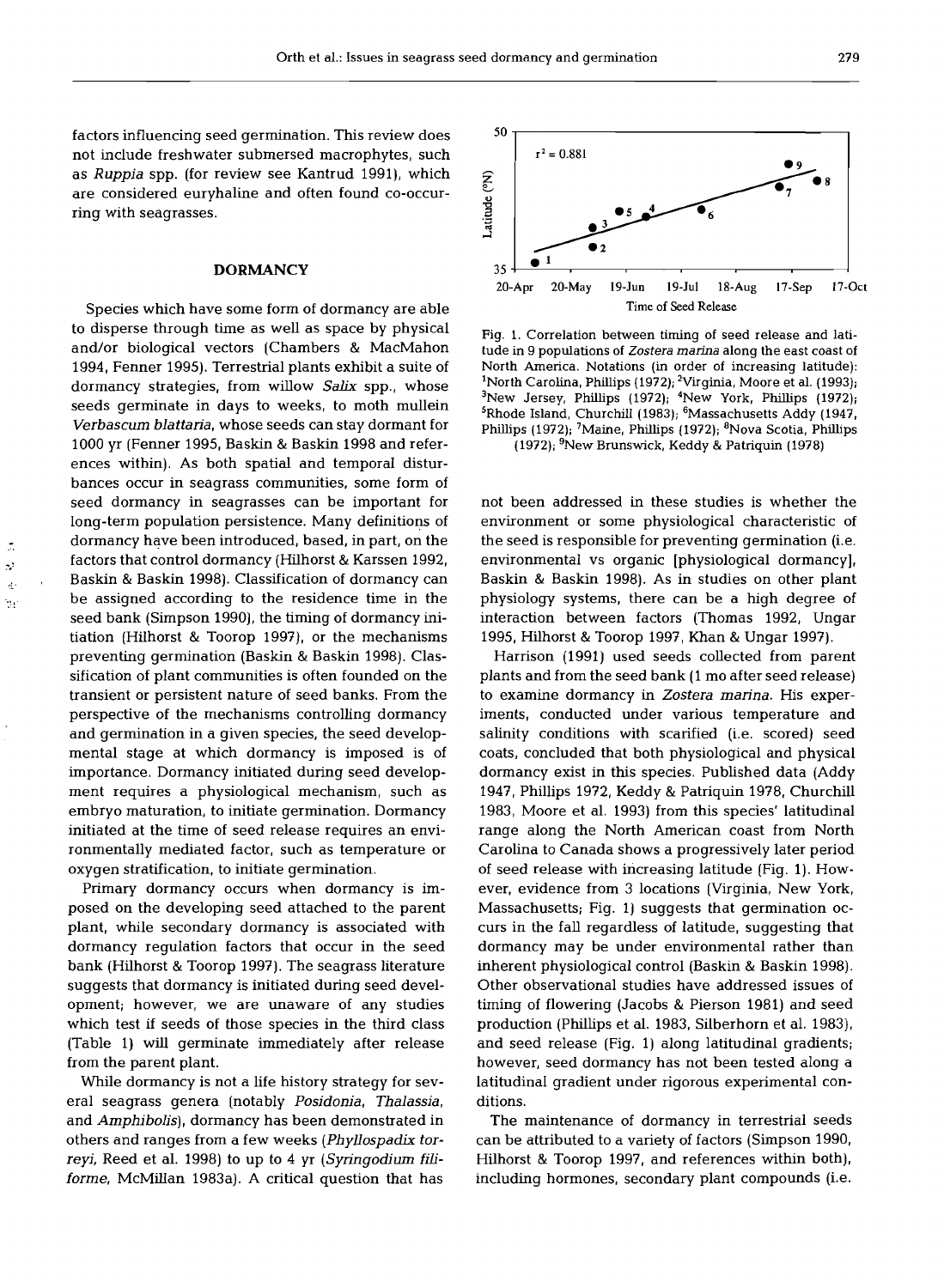for allelopathy), light, temperature, salinity, gases  $(CO<sub>2</sub>)$ and  $O_2$ ), and nutrients. For seagrasses, studies of these factors have examined their influence on seagrass seed germination rather than dormancy maintenance. Research on maintaining seagrass seed dormancy has been restricted mainly to studies of the retention of seeds for artificial seed reserves (e.g. McMillan 1991, Brenchley & Probert 1998).

### **SEED BANKS**

Seed banks have been studied extensively in many plant ecosystems (Skoglund 1992 and references within) with the notable exception of seagrass meadows. Seed banks are often classified by the type of dormancy present, and they can vary greatly in their characteristics. The seed bank for a given species is population-specific and can be either transient (turn over in less than 1 yr) or persistent (seeds that remain longer than 1 yr) (Simpson 1990). The length of time a seed remains in the seed bank can be critical as longterm population stability is influenced by whether or not the seed reserve exists through the next reproductive cycle (i.e. a 'true' seed bank).

Seed banks are characterized best by a number of generalities. First, distribution of seeds in a seed bank is extremely patchy (Fenner 1995) and temporal variability of seeds in the seed bank can exist in a plant community having either transient or persistent species. This variability makes analyzing seed banks difficult because they require high spatial and temporal sampling resolution (Fenner 1995 and references within). Second, the size of the seed is often directly related to its persistence in the seed bank. This property appears to be a function of per capita expenditure of energy, ability of the seed to percolate into the sediment, and potential to avoid predation (Fenner 1995). Third, abundance of seeds in a seed bank varies by plant community type.

Seed banks in seagrass communities have not been studied extensively. Estimates of seed bank size for seagrasses are comparable to those of most plant community types (Table 3) (Fenner 1995 and references within); however, Inglis (2000) found large heterogeneity in *Halodule uninervis* seed banks at multiple spatial scales. Harrison (1993) documented the dynamics of a *Zostera marina* seed bank in the Netherlands, showing high spatial and temporal variability in a single population. A significant portion of the seeds in the seed bank were lost to autonomous death and a small percentage of the seeds contributed to a persistent seed bank. McMillan (1991) reported seeds of the following seagrass species collected from various sources surviving more than 12 mo under laboratory

conditions: *Syringodium filiforme,* 49 mo; *H, uninervis,*  41 mo; *Halophila engelmannii,* 24 mo; *Halodule wrightii,* up to 46 mo.

Several studies have described the conditions necessary to store seeds, an indirect approach for understanding natural seed banks. Conacher et al. (1994b) reported a maximum of a 50 d storage period for *Zostera capricorni* seeds under conditions of aeration and low temperatures (5 to 10°C). Churchill (1983) found high survival (8 mo) of Z, *marina* seeds stored in water at room temperature. Reed et al. (1998) found that storage of *Phyllospadix torreyi* seeds under cold, dark conditions could delay germination by up to 83 d.

### **SEED GERMINATION**

Successful seed germination following some period of dormancy results from an interaction between physiological and genetic factors (internal) and environmental factors (external), including sediment, light, and temperature (Baskin & Baskin 1998). Both internal and external processes have the potential to create a seed bank for a given population. Critical environmental cues that influence germination can vary over short horizontal and vertical distances as characteristics of the physical environment (e.g. sediment type, pH, organic matter) and biological environment (e.g. abundance and type of sediment-dwelling animals, physical arrangement of plant and animals in space and time) interact to create a mosaic of microclimates (Hamrick & Lee 1987, Woodin et al. 1998).

Termination of dormancy or initiation of germination/seedling growth is influenced by hormones, light (photoperiod), temperature, water (e.g. imbibition, osmotic changes, salinity), nutrients, or mechanical cues (Hilhorst & Karssen 1992, Gutterman 1994). Factors critical to this process can be seed-specific, so the intraspecific range for each factor may span several orders of magnitude (Hilhorst & Toorop 1997). Thus, exact mechanisms are often considered nebulous as

Table **3.** Size of seed bank for a variety of plant community types (Fenner 1995) compared to seagrasses

| Plant community type                                            | Seed bank size $(m^{-2})$ |  |  |  |  |  |
|-----------------------------------------------------------------|---------------------------|--|--|--|--|--|
| Arable communities                                              | 20000-40000               |  |  |  |  |  |
| Grasslands/moorlands                                            | 5 000 - 20 000            |  |  |  |  |  |
| Temperate forests                                               | 1000-10000                |  |  |  |  |  |
| <b>Tropical forests</b>                                         | $100 - 1000$              |  |  |  |  |  |
| Salt marshes                                                    | $100 - 1000$              |  |  |  |  |  |
| Subarctic/alpine forests                                        | $10 - 100$                |  |  |  |  |  |
| Seagrasses <sup>a</sup>                                         | $1 - 30000$               |  |  |  |  |  |
| <sup>a</sup> See references in Appendix 1 for seed bank studies |                           |  |  |  |  |  |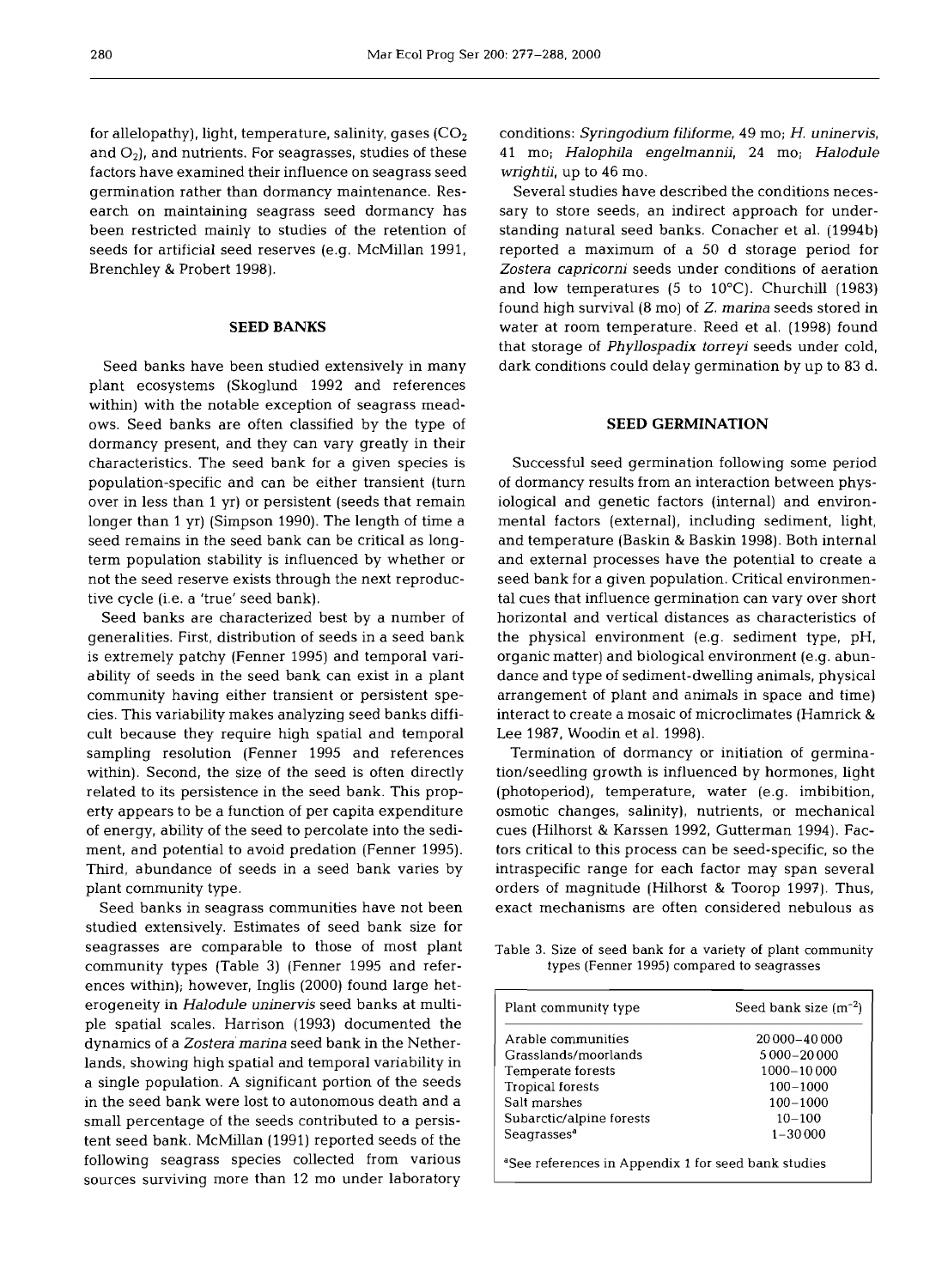the existence of multiple factors can preclude identifying the exact mechanism of dormancy termination/ germination initiation (Hilhorst & Karssen 1992, Bewley 1997). Additionally there are often interactions between several factors (e.g. salinity and temperature on halophytes, Ungar 1995, Khan & Ungar 1997).

Field and laboratory studies of seagrass germination have focused primarily on salinity, temperature, light, scarification, and, more recently, the sediment where seeds germinate (e.g. oxygen [oxygen-reduction profiles or Eh], Moore et al. 1993, Brenchley & Probert 1998), as critical cues influencing germination processes (Appendix 1). However, no work has been conducted on the precise physiological mechanisms leading to seagrass seed germination. More importantly, it is critical that all seagrass seed germination studies identify a standard 'definition' of germination (e.g. Brenchley & Probert 1998) for comparison to other work, including not just rupture of the seed coat but' emergence and growth of the cotyledon (Churchill 1983, Brenchley & Probert 1998).

Most published work on seed germination has been conducted under aerobic, non-sediment conditions, studying temperature and salinity and their interactions (Appendix 1). The majority of studies have demonstrated increased germination at reduced salinities *(Zostera noltii,* Hootsmans et al. 1987, Loques et al. 1990; *Cymodocea nodosa,* Caye & Meinesz 1986). Other studies have shown no effect of salinity on germination *(Syringodium filiforme,* McMillan 1981; *Halodule wrightii,* McMillan 1981; *Z, marina* [perennial form], Hootsmans et al. 1987; *Z. marina* [annual form], McMillan 1983b; *Z. capricorni,* Conacher et al. 1994b). Seeds of *Z. capricorni* (Conacher et al. 1994b) germinated at all tested temperatures (15 to 30°C) at low salinity (1, 5, and 10%), while seeds held at higher salinities (20, 30, and 40%) germinated only at lower temperatures. Several studies suggest that temperature stratification may be critical for germination of seeds, but it is not clear whether stratification is a necessary condition for seagrass seed germination, as in many terrestrial species (Baskin & Baskin 1998), because of the potential confounding issues created by germinating seeds without sediment (e.g. different oxygen environment, Moore et al. 1993). Further, seagrass seed germination experiments conducted at low salinities (e.g. 1% from Conacher et al. 1994b) may not reflect ambient field conditions.

Both photoperiod and specific wavelengths of light are important for germination in terrestrial systems (Thomas 1992, Gutterman 1994, Fenner 1995, Hilhorst & Toorop 1997). McMillan (1987, 1988b) found light to be an important inducer of germination for both *Halophila engelmanii* and *H. decipiens,* while Birch (1981) reported germination of *H. spinulosa* seeds under both light and dark conditions. In contrast, light has not been considered important in the germination process for *Zostera japonica* (Bigley 1981) and *Z. marina* (Tutin 1938, Hootsmans et al. 1987, Harrison 1991, Moore et al. 1993).

Scarification of the seed coat resulted in increased germination rates for *Zostera marina* (Harrison 1991), *Z. noltii* (Loques et al. 1990), and *Z. capricorni* (Conacher et al. 1994b), suggesting some form of physical dormancy. These studies also found an interaction between salinity and scarification, with germination increasing at lower salinities. Removal of the seed coat of *Cymodocea nodosa* resulted in increased germination at a lower salinity  $(20\%)$  than a higher one  $(38\%)$ (Caye et al. 1992). McMillan (1987, 1988b) and Birch (1981) found no effect of seed coat removal for *Halophila engelmanii, H. decipiens,* and *H. spinulosa.* 

Hormones can influence seed germination in terrestrial plants through either stimulating seed germination (e.g. gibberellic acid, Hilhorst & Toorop 1997; thiourea, Conacher et al. 1994b) or preventing the termination of dormancy (e.g. abscissic acid, Hilhorst & Karssen 1992). While a 1 ppm solution of gibberellin (GA7 and KN03) had no effect on *Zostera noltii* seeds (Loques et al. 1990), more concentrated solutions of gibberellin (50 ppm,  $GbA_3$  and  $KNO_3$ ) and thiourea (50 ppm) promoted germination of *Z. capricorni*  (Conacher et al. 1994b).

One factor common to many of the above studies is that they were conducted in either small aquaria or petri dishes without sediment and did not report oxygen concentrations (Appendix 1). Oxygen levels or some other property of sediments may be the most important factor affecting seed germination (Kawasaki 1993, Moore et al. 1993, Brenchley & Probert 1998). Moore et al. (1993) showed faster germination of *Zostera marina* seeds held in both sediments with no oxygen (as measured by redox potential) and vials with water where oxygen was removed compared to seeds held in similar vials with oxygen. Kawasaki et al. (1988) and Kawasaki (1993) also showed that *Z. marina*  seed germination was promoted by either covering seeds with sediment or placing them in water at very low dissolved oxygen levels (below 1 ppm), suggesting a reducing environment was also important for this species. Brenchley & Probert (1998) found similar results for *Z. capricorni* with little apparent difference in seeds held at 2 salinities (15 and 30%). In contrast, Church111 (1992) found that seeds of *Z. marina* germinated and retained under anaerobic conditions did not develop properly. Hootsmans et al. (1987) also found little survival of *Z. marina* seeds after 30 d under anaerobic conditions. Here, seeds were covered with some form of organic material for 1 mo, which may have resulted in toxic sulfide conditions (not mea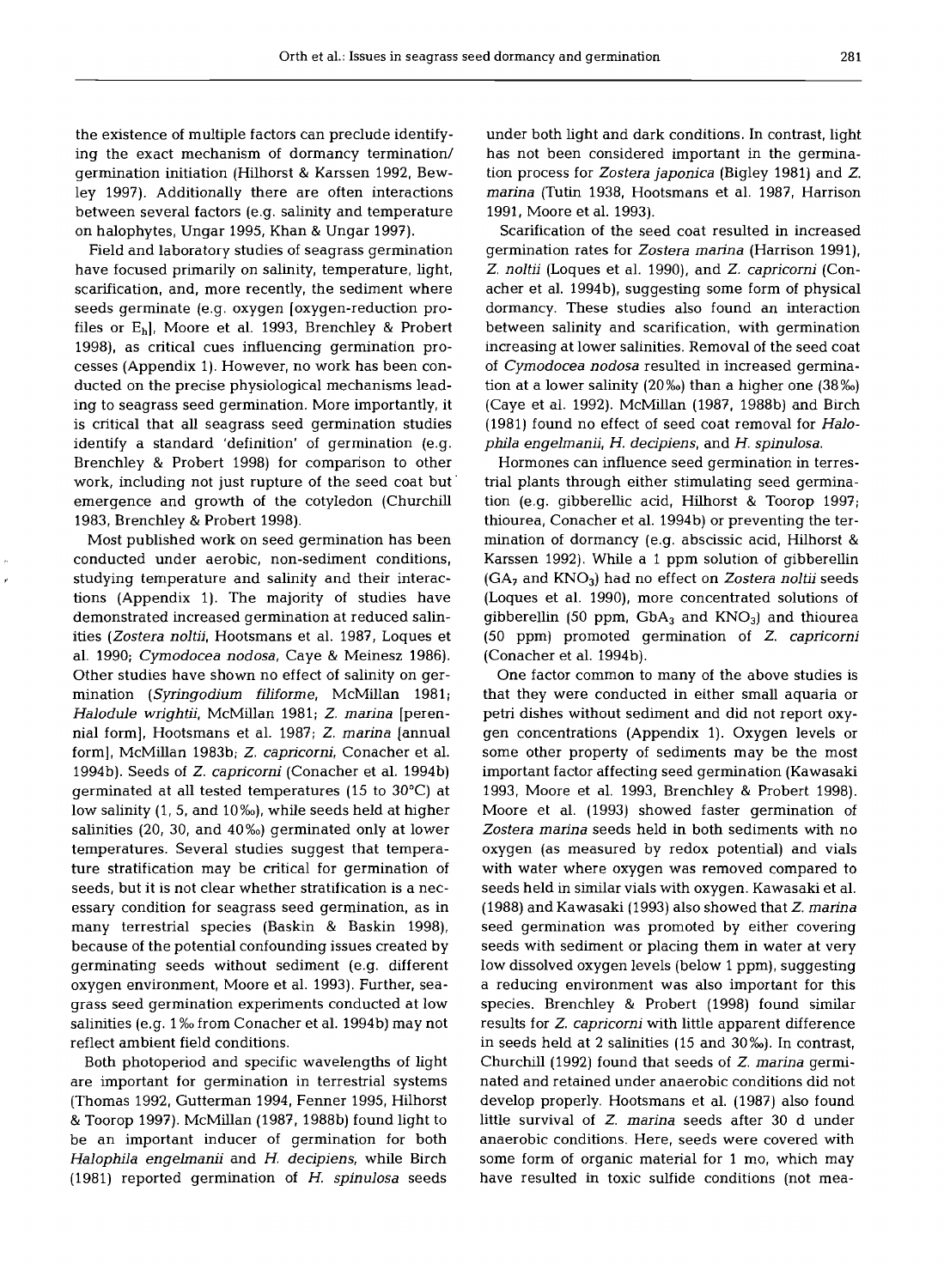sured) that may not have reflected natural conditions. The phenomenon of germination in anoxic environments is common for both seeds and tubers in other rooted submersed aquatic plants such as *Potamogeton, Hydrilla,* and *Najas* (Sculthorpe 1967, van Vierssen 1982, Spencer & Ksander 1997).

Based on these data, we infer that the variation in timing of seed germination in the field noted in a number of studies results from the interaction between temperature and sediment oxygen levels (i.e. the depth at which a seed is buried). Steep biogeochemical gradients found in the sedimentary environment (Berner 1980, Moriarity & Boon 1989, Woodin et al. 1998) where seagrass seeds are deposited may be a key to understanding forcing functions in the germination history of seagrass species that have some delay between seed release and seed germination. Seeds at different burial depths, at the scale of millimeters, will experience significant changes in these parameters. We also suggest that photoperiod will not influence buried seeds and that salinity, a factor often implicated as a major determinant influencing germination, especially low salinities, may need to be re-examined. Additionally, the lack of extensive information on internal physiological cues (e.g. hormones, enzymes) may limit our understanding of critical germination factors.

## **SEED GERMINATION RESEARCH: FUTURE DIRECTIONS**

Achieving a fundamental understanding of the ecology and population biology of a given seagrass species requires understanding of its seed biology and ecology. Despite some early pioneering work in seagrass seed biology for *Zostera marina* (Taylor 1957a,b), little substantive research has been done for the majority of species. However, in light of the growing concerns about anthropogenic influences on the survival of seagrass populations worldwide (Short & Wyllie-Echeverria 1996), conservation of individual species will demand elucidation of the contribution of seeds to population maintenance and creation of new beds. This work must include basic germination ecology.

Although our review has highlighted the lack of this basic work for many seagrass species (Table 2), it also suggests that previous work be re-examined in light of recent research suggesting that factors intrinsic to sediments, especially sediment oxygen levels (redox potentials), may be the most important ones influencing germination processes for some species (Churchill 1983, Moore et al. 1993, Brenchley & Probert 1998).

Most seagrass seed germination experiments in the literature have incorporated 1 or more of the following

conditions that may have potentially compromised the experimental design: the transfer of seeds 'from sediments to water (change in redox potential), aerial transport of seeds from distant populations (change in temperature), sterilization, atypical storage conditions, and germination experiments conducted in petri dishes without sediment. Few experiments measure oxygen concentration or include oxygen level as a variable. As environmental stratification (cold) has been found to be important for some terrestrial species. (Baskin & Baskin 1998), it is important that there is no experimenter-created environmental stratification (e.g. transporting seeds on ice) in addition to the germination treatments being tested.

Basic work should follow guidelines established in Baskin & Baskin (1998) for 'ecologically meaningful' studies. These guidelines include collecting mature seeds and using intact seeds immediately after harvesting and neither scarifying nor soaking seeds in disinfectants or acid prior to the experiment. Maintaining conditions as close to the natural environment as possible is critical for minimizing experiment-induced biases. Replicated, statistically defensible experiments should be conducted either *in situ* or under conditions that simulate natural conditions, and seeds not used should be stored under natural or simulated conditions (e.g. retained in mesh or burlap bags [Harwell & Orth 1999] under field conditions). Batch seed experiments should be conducted keeping in mind the inherent variability in seed characteristics (e.g. size, coat thickness, color; Arasaki 1950, Fukuda & Yasuie 1981, Takaba 1985, Harrison 1991).

We suggest that future work concentrate on addressing the following questions:

*Dormancy* 

\*Does true dormancy exist for seagrass species, and if so, is it environmentally controlled or a property of the seed itself (i.e. organic)?

\*If dormancy is organically controlled, is it endogenous (characteristic of the embryo) or exogenous (characteristic of structures such as the seed coat)?

*Seed banks* 

\*To what extent do persistent or transient seed banks exist for a given species or between populations of a single species?

\*What are the spatial (horizontal and vertical/depth) and temporal characteristics of seed banks?

\*What are the relationships between seed bank composition and aboveground community composition in multi-species seagrass ecosystems (e.g. communities in Asia and Australia)?

*Seed characteristics* 

\*Are there relationships between size of seed, thickness of seed coat and dormancy, seed bank characteristics, and factors influencing germination?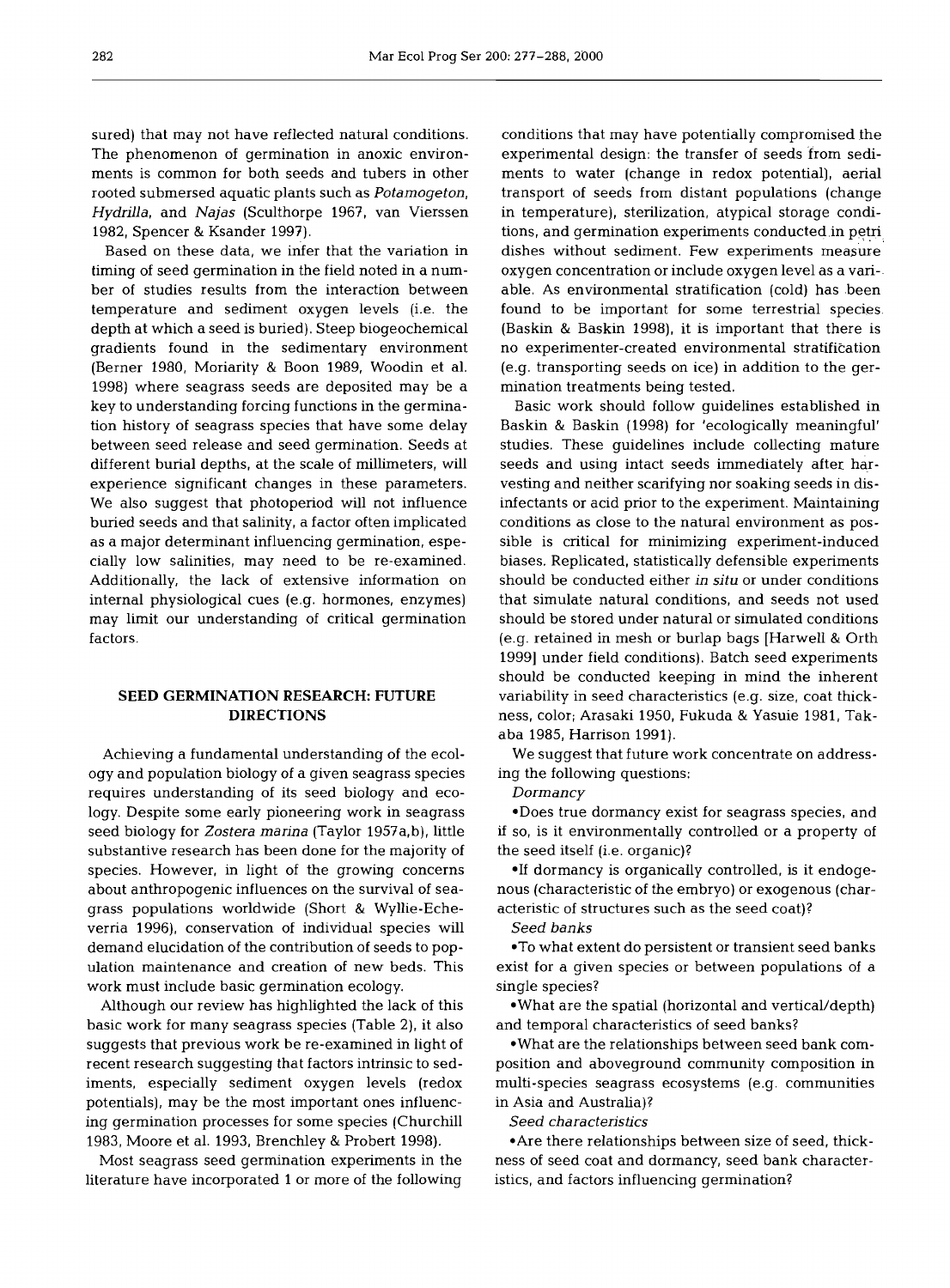## Germination

\*What is a standard definition of 'germination' that future work can be based upon as a common reference?

\*Is sediment oxygen level concentration a critical, but often overlooked, factor influencing germination?

\*How deep in the sediment can a buried seed germinate and still develop into a viable plant?

\*What are the evolutionary relationships in germination requirements to seagrass ancestors?

Keys to the above questions in seagrass research efforts rest not just in the links to the terrestrial and freshwater realm but in the innovative experiments yet to be conducted. Reciprocal transplant experiments of seeds of a species across latitudinal gradients may provide answers to dormancy and seed bank questions. Most critically, as researchers begin to focus on conservation and restoration, seed work may figure prominently in landscape level issues regarding protected marine or estuarine reserves, patch dynamics, metapopulation analyses, and habitat fragmentation as well as basic population biology (Montalvo et al. 1997).

Acknowledgements. We would like to thank M. L. Cambridge, H. Kirkman, E. W. Koch, J. Kuo, G. Pergent, P. J. Ralph, S. Wyllie-Echeverria and an anonymous reviewer for constructive comments on earlier drafts of this manuscript. This project was initiated as part of a class exercise for MS 656 Seagrass Ecosystems. This is contribution No. 2313 from the Virginia Institute of Marine Science, College of William and Mary.

Appendix **1.** Literature summary of factors studied in seed bank, dormancy, and germination experiments in seagrasses. We report whether the study was experimental (E) or observational (O); conducted in a field (F) or laboratory (L) setting; conducted with sediments (S) or water (W); and whether or not the study focused on seed bank character mination. Factors tested:  $a = \text{nothing}$ ; b = temperature; c = salinity; d = substrate type; e = time; f = scarification; q = osmotic pressure/dessication; h = seedling recruitment; i = seed bank; j = light; k = source; l = nutrients; m = hormone; n = oxygen; o = burial depth;  $p = color$ ;  $q = planting treatment$ ;  $r = disturbance$ ;  $NA = not available$ ;  $- = not applicable$ ; Both = study conducted (in part or whole) under both conditions

| Taxon                            | E/O         | F/L         | $\text{S/W}$             | Seed<br>bank   |             | Dormancy Germination | Source                         | Factors<br>tested |
|----------------------------------|-------------|-------------|--------------------------|----------------|-------------|----------------------|--------------------------------|-------------------|
| Cymodoceacea<br>Cymodocea nodosa | $\circ$     | F           | S                        | Y              | N           | Y                    | Caye & Meinesz (1985)          | a                 |
| Cymodocea nodosa                 | E           | L           | W                        | N              | N           | Y                    | Caye & Meinesz (1986)          | b,c               |
| Cymodocea nodosa                 | <b>Both</b> | <b>Both</b> | Both                     | N              | N           | Y                    | Pirc et al. (1986)             | b,d               |
| Cymodocea nodosa                 | E           | L           | W                        | N              | N           | Y                    | Buia & Mazzella (1991)         | e                 |
| Cymodocea nodosa                 | Е           | L           | W                        | N              | Y           | Y                    | Caye et al. (1992)             | c,f,g             |
| Cymodocea nodosa                 | $\circ$     | F           | S                        | Y              | N           | Y                    | Terrados (1993)                | h                 |
| Cymodocea nodosa                 | $\circ$     | F           | S                        | N              | N           | Y                    | Reyes et al. (1995)            | е                 |
| Cymodocea rotundata              | <b>Both</b> | <b>Both</b> | S                        | Y              | N           | Y                    | McMillan et al. (1982)         | I                 |
| Halodule uninervis               | E           | L           | W                        | N              | N           | Y                    | McMillan (1991)                | e                 |
| Halodule uninervis               | $\circ$     | F           | $\overline{\phantom{0}}$ | Y              | N           | N                    | Inglis $(2000)$                | $\mathbf{i}$      |
| Halodule wrightii                | E           | L           | W                        | Y              | Y           | Y                    | McMillan (1981)                | c,e               |
| Halodule wrightii                | E           | L           | W                        | N              | N           | Y                    | McMillan (1983a)               | e                 |
| Halodule wrightii                | $\circ$     | F           | ÷,                       | Y              | N           | N                    | McMillan (1985)                | i                 |
| Halodule wrightii                | $\mathbf E$ | L           | W                        | N              | N           | Y                    | McMillan (1991)                | e                 |
| Syringodium filiforme            | E           | L           | W                        | Y              | Y           | Y                    | McMillan (1981)                | b,c,e             |
| Syringodium filiforme            | E           | L           | W                        | $\mathbf N$    | $\mathbf N$ | Y                    | McMillan (1983a)               | e                 |
| Syringodium filiforme            | $\circ$     | F           | $\overline{\phantom{0}}$ | Y              | $\mathbf N$ | N                    | McMillan (1985)                | $\mathbf{i}$      |
| Syringodium filiforme            | $\mathbf E$ | L           | W                        | N              | N           | Y                    | McMillan (1991)                | e                 |
| Hydrocharitaceae                 |             |             |                          |                |             |                      |                                |                   |
| Halophila decipiens              | Ε           | L           | W                        | Y              | N           | Y                    | McMillan (1988b)               | e.k               |
| Halophila decipiens              | Ε           | L           | <b>Both</b>              | N              | Y           | Y                    | McMillan (1988c)               | d,e               |
| Halophila decipiens              | E           | Г           | W                        | Y              | N           | Y                    | McMillan & Soong (1989)        | $e_{i}$           |
| Halophila decipiens              | E           | L           | W                        | N              | N           | Y                    | McMillan (1991)                | e,j               |
| Halophila decipiens              | E           | L           | W                        | N              | N           | $\mathbf Y$          | Kuo & Kirkman (1995)           | $\mathbf e$       |
| Halophila engelmanni             | $\circ$     | F           | $\overline{\phantom{0}}$ | Y              | N           | N                    | McMillan (1986)                | $\mathbf i$       |
| Halophila engelmanni             | E           | Both        | W                        | Y              | N           | Y                    | McMillan (1988a)               | e.j               |
| Halophila engelmanni             | E           | L           | W                        | $\overline{N}$ | $\mathbf N$ | Y                    | Jewett-Smith & McMillan (1990) | d                 |
| Halophila engelmanni             | E           | L           | W                        | N              | N           | Y                    | McMillan (1991)                | e.j               |
| Halophila ovalis                 | E           | L           | W                        | Y              | N           | Y                    | Kuo & Kirkman (1992)           | $\mathbf e$       |
| Halophila spinulosa              | $\circ$     | L           | <b>Both</b>              | N              | Y           | Y                    | Birch (1981)                   | f,j,l             |
| Halophila tricostata             | E           | L           | W                        | N              | N           | Y                    | Kuo et al. (1993)              | e                 |
| Halophila beccarii               | $\circ$     | F           | $\equiv$                 | Y              | N           | N                    | Zakaria et al. (1999)          | i                 |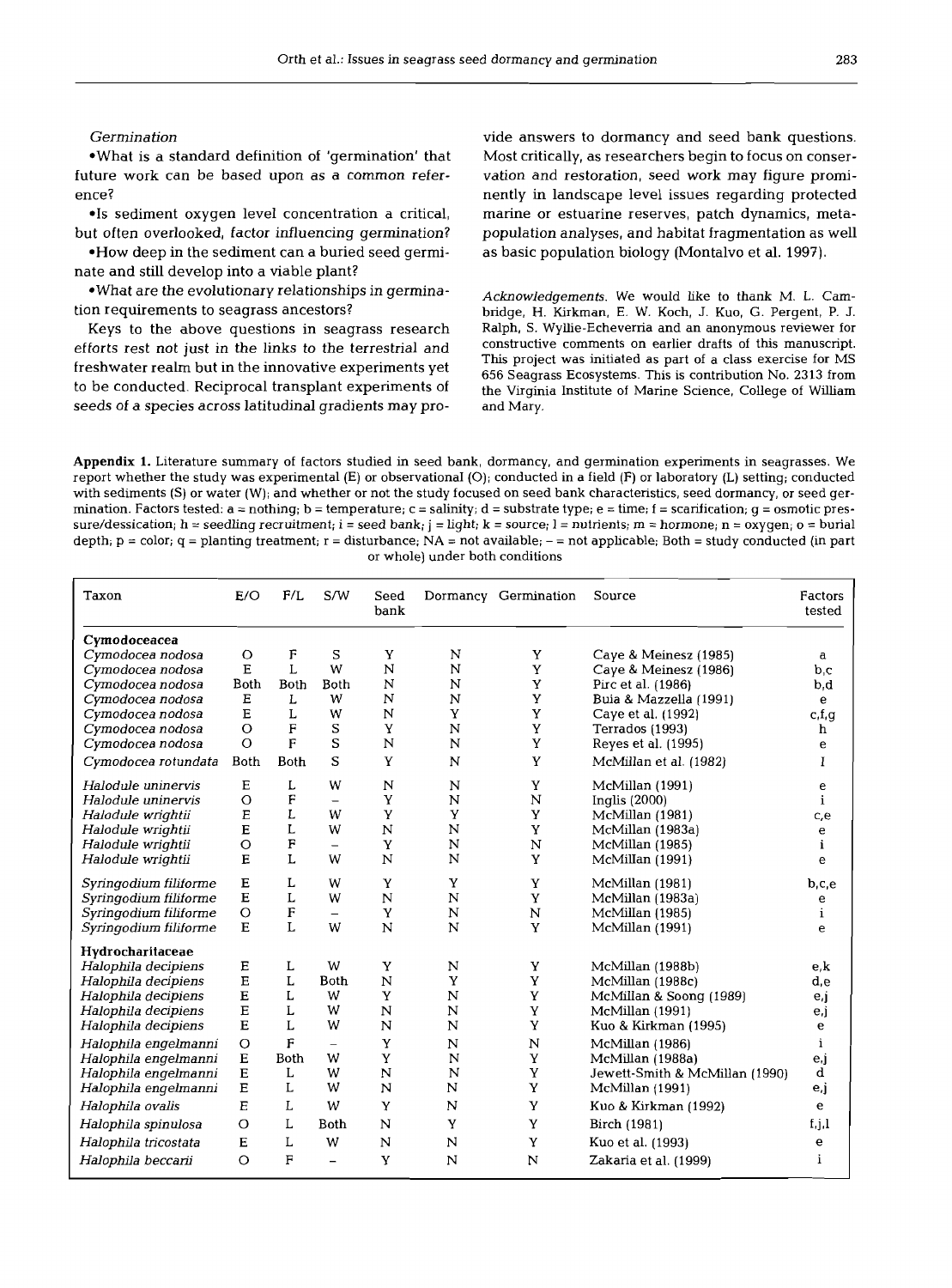**Appendix l** *(continued)* 

| Taxon                                    | E/O         | F/L                 | S/W                                     | Seed<br>bank |         | Dormancy Germination Source |                                                      | Factors<br>tested       |
|------------------------------------------|-------------|---------------------|-----------------------------------------|--------------|---------|-----------------------------|------------------------------------------------------|-------------------------|
| Zosteraceae<br>Phyllospadix iwatensis    | Ε           | L                   | W                                       | N            | N       | Y                           | Kuo et al. (1990)                                    | е                       |
| Phyllospadix scouleri                    | E           | L                   | -                                       | N            | N       | Y                           | Turner (1983)                                        | h                       |
| Phyllospadix scouleri                    | E           | L                   | $\overline{\phantom{a}}$                | N            | N       | Y                           | Turner (1985)                                        | h                       |
| Phyllospadix torreyi                     | Е           | L                   | W                                       | N            | Υ       | Y                           | Reed et al. (1998)                                   | e, m                    |
|                                          | $\mathbf E$ | L                   | W                                       | N            | N       | Y                           |                                                      |                         |
| Zostera capensis                         |             |                     |                                         |              |         |                             | Edgecumbe (1980)                                     | b,c,e,j                 |
| Zostera capricorni<br>Zostera capricorni | Е<br>О      | L<br>F              | $\overline{\phantom{0}}$<br>$\mathbf S$ | N<br>Y       | Υ<br>N  | N<br>N                      | Murray & Larkum (1992)<br>Conacher et al. (1994a)    | g<br>i.                 |
| Zostera capricorni                       | E           | L                   | W                                       | N            | Ν       | Y                           | Conacher et al. (1994b)                              | b, c, f, l, m           |
| Zostera capricorni                       | Ο           | F                   | W                                       | Y            | N       | Y                           | Peterken & Conacher (1997)                           | е                       |
| Zostera capricorni                       | Е           | L                   | W                                       | N            | N       | Y                           | Brenchley & Probert (1998)                           | b,c,n                   |
| Zostera japonica                         | Both        | Both                | Both                                    | Y            | Y       | Y                           | Bigley (1981)                                        | b,c,e,j,n,o             |
| Zostera marina                           | Ε           | L                   | W                                       | N            | N       | Y                           | Tutin (1938)                                         | b,c,e                   |
| Zostera marina                           | O           | F                   | S                                       | N            | N       | Y                           | Addy (1947)                                          | e                       |
| Zostera marina                           | E           | L                   | W                                       | N            | N       | Y                           | Arasaki (1950)                                       | b,c,p                   |
| Zostera marina<br>Zostera marina         | Ο<br>Both   | $\equiv$<br>Both    | W<br>W                                  | N<br>N       | N<br>N  | Υ<br>Y                      | Taylor (1957b)                                       | a                       |
| Zostera marina                           | Е           | L                   | NA                                      | N            | N       | Y                           | Phillips (1972)<br>Hade et al. (1974)                | c,e<br>b,c              |
| Zostera marina                           | E           | Both                | Both                                    | N            | Y       | Y                           | Hade et al. (1975a)                                  | e,q                     |
| Zostera marina                           | E           | F                   | S                                       | N            | N       | Y                           | Hade et al. (1975b)                                  | e,q                     |
| Zostera marina                           | E           | $\mathbf{F}$        | S                                       | N            | N       | Y                           | Hade et al. (1976)                                   | e,q                     |
| Zostera marina                           | E           | L                   | Both                                    | N            | N       | Y                           | De Cock (1977)                                       | h                       |
| Zostera marina                           | Ε<br>E      | L<br>L              | w<br>W                                  | N<br>N       | N<br>N  | Y<br>Y                      | Lamounette (1977)                                    | b,c,e,f,q               |
| Zostera marina<br>Zostera marina         | Ε           | L                   | S                                       | N            | N       | Y                           | Churchill & Riner (1978)<br>Keddy & Patriquin (1978) | e<br>b,c,e,f,q          |
| Zostera marina                           | E           | F                   | S                                       | N            | N       | Y                           | Yasuie & Fukuda (1980)                               | e,q                     |
| Zostera marina                           | E           | F                   | S                                       | N            | Ν       | Y                           | Fukuda & Yasuie (1981)                               | m,p                     |
| Zostera marina                           | E           | F                   | S                                       | N            | N       | Y                           | Yasuie & Fukuda (1981)                               | i                       |
| Zostera marina                           | E           | L                   | S                                       | N            | N       | Y                           | Fukuda & Tsuchiya (1982)                             | d                       |
| Zostera marina<br>Zostera marina         | E<br>Е      | F<br>L              | S<br>W                                  | N<br>N       | N<br>N  | Y<br>Y                      | Churchill (1983)                                     | e                       |
| Zostera marina                           | E           | F                   | W                                       | N            | N       | Y                           | McMillan (1983b)<br>Orth & Moore (1983)              | c, q<br>e,k             |
| Zostera marina                           | E           | L                   | W                                       | N            | N       | Y                           | Phillips et al. (1983)                               | b,c,k                   |
| Zostera marina                           | E           | F                   | S                                       | N            | N       | Y                           | Fukuda et al. (1984)                                 | $\bf q$                 |
| Zostera marina                           | О           | F                   | W                                       | Y            | N       | $\mathbf N$                 | Gates (1984)                                         | i                       |
| Zostera marina                           | О           | F<br>F              | S                                       | Y            | N       | Y                           | Robertson & Mann (1984)                              | e,g                     |
| Zostera marina<br>Zostera marina         | О<br>E      | Г                   | S<br>S                                  | Y<br>N       | N<br>N  | Y<br>Y                      | Bodnar (1985)<br>Kawasaki et al. (1985)              | e<br>b                  |
| Zostera marina                           | Ε           | L                   | NA                                      | N            | N       | $\mathbf Y$                 | Takaba (1985)                                        | p                       |
| Zostera marina                           | Е           | F                   | S                                       | N            | N       | Y                           | Fukuda (1987)                                        | $\mathbf{o}$            |
| Zostera marina                           | E           | $\mathbf F$         | S                                       | N            | N       | Y                           | Fukuda & Sato (1987a)                                | k,q                     |
| Zostera marina                           | Ε           | F                   | S                                       | N            | N       | Y                           | Fukuda & Sato (1987b)                                | NA                      |
| Zostera marina<br>Zostera marina         | E<br>Both   | $\mathbf F$<br>Both | S<br>Both                               | N<br>Y       | N<br>N  | Y<br>Y                      | Fukuda & Sato (1987c)                                | q                       |
| Zostera marina                           | Е           | L                   | <b>NA</b>                               | N            | N       | Y                           | Hootsmans et al. (1987)<br>Kawasaki (1987)           | c,g,j,n<br>v            |
| Zostera marina                           | $\mathbf E$ | L                   | S                                       | N            | Ν       | Y                           | Kawasaki et al. (1988)                               | e,o                     |
| Zostera marina                           | $\mathbf E$ | L                   | W                                       | N            | γ       | Y                           | Harrison (1991)                                      | b,c,e,f,p               |
| Zostera marina                           | Ε           | L                   | Both                                    | N            | N       | Y                           | Churchill (1992)                                     | n                       |
| Zostera marina                           | $\mathbf E$ | L                   |                                         | N            | Υ       | ${\bf N}$                   | Murray & Larkum (1992)                               | g                       |
| Zostera marina<br>Zostera marina         | O<br>Ε      | F<br>L              | W<br>Both                               | Y<br>N       | N<br>N  | Y<br>Y                      | Harrison (1993)<br>Kawasaki (1993)                   | h,i                     |
| Zostera marina                           | $\cal E$    | L                   | Both                                    | N            | N       | Y                           | Moore et al. (1993)                                  | b,c,n,o<br>i, n, o      |
| Zostera marina                           | $\circ$     | F                   | S                                       | N            | N       | ${\bf N}$                   | Olesen & Sand-Jensen (1994)                          | h                       |
| Zostera marina                           | E           | F                   | S                                       | N            | N       | Y                           | Ruckelshaus (1994)                                   | k,q                     |
| Zostera marina                           | ${\bf E}$   | L                   | W                                       | N            | N       | $\mathbf Y$                 | van Lent & Verschuure (1995)                         | c,e                     |
| Zostera marina                           | Е           | Both                | S                                       | N            | $\bf N$ | Y                           | Harwell & Orth (1999)                                | $\mathbf{p},\mathbf{o}$ |
| Zostera marina                           | O           | $\rm F$             | $\overline{\phantom{0}}$                | Y            | N       | N                           | Santamaría-Gallegos et al. (1999)                    | $\mathbf{i}$            |
| Zostera noltii                           | Both        | Both                | Both                                    | Y<br>Y       | N       | Y                           | Hootsmans et al. (1987)                              | c.g.j.n                 |
| Zostera noltii<br>Zostera noltii         | О<br>Е      | F<br>L              | S<br>W                                  | N            | N<br>N  | N<br>Y                      | Loques et al. (1988)<br>Loques et al. (1990)         | b, c, f, m              |
| Zostera noltii                           | O           | F                   | S                                       | N            | Y       | N                           | Buia & Mazzella (1991)                               | e                       |
| Zostera noltii                           | Ο           | F                   | W                                       | N            | N       | Y                           | Goubin & Loques (1991)                               | e                       |
| Zostera noltii                           | O           | $\mathbf F$         | W                                       | Y            | N       | Y                           | Harrison (1993)                                      | i                       |
|                                          |             |                     |                                         |              |         |                             |                                                      |                         |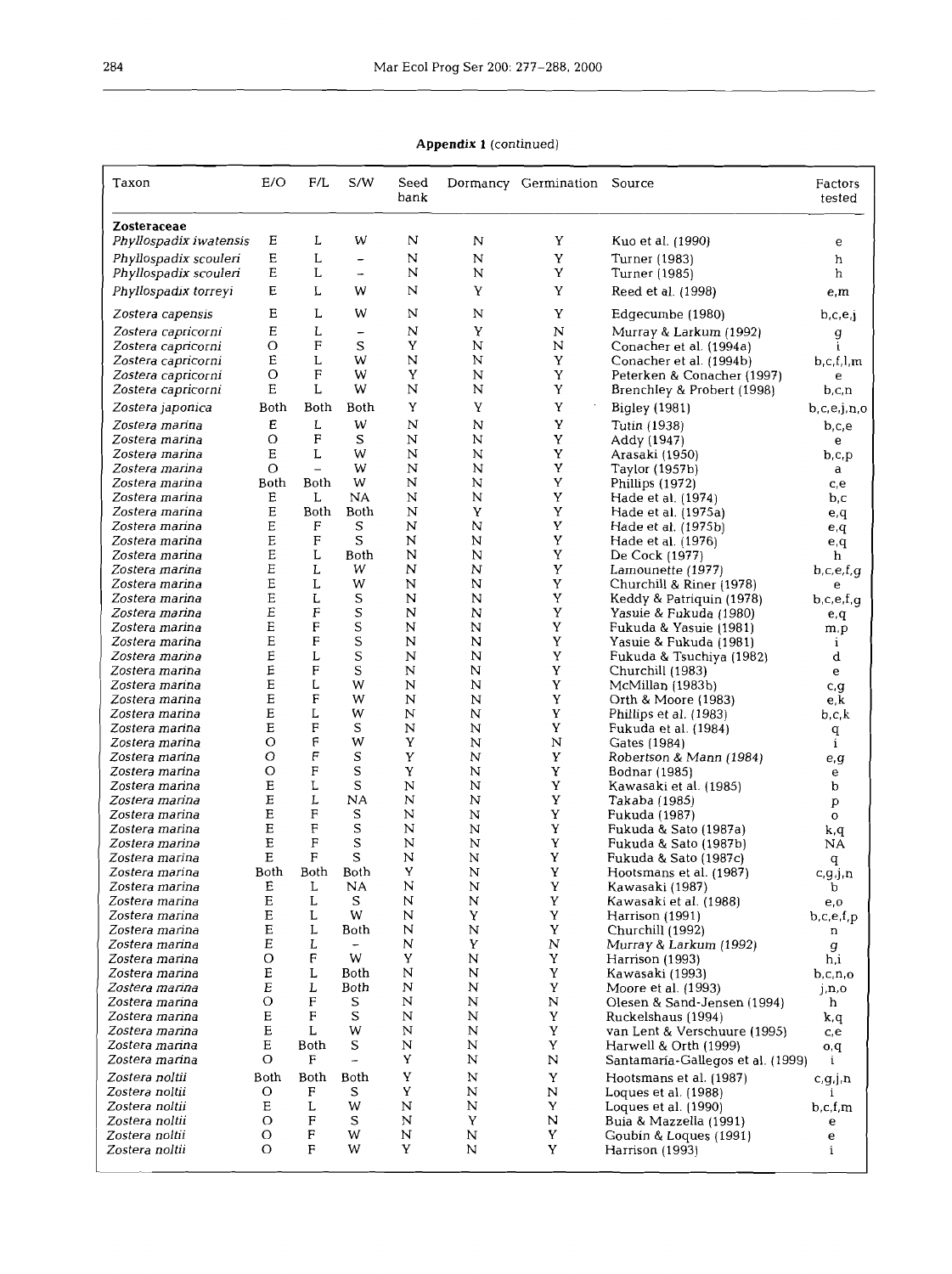## LITERATURE CITED

- Addy CE (1947) Germination of eelgrass seed. J Wild1 Manag 11:279
- Arasaki M (1950) Studies on the ecology of Zostera marina and Zostera nana. 11. Bull Jpn Soc Sci Fish 16:70-76 (in Japanese)
- Baskin CC, Baskin JM (1998) Seeds: ecology, biogeography, and evolution of dormancy and germination. Academic Press, New York
- Berner RA (1980) Early diagenesis: a theoretical approach. Princeton University Press, Princeton, NJ
- Bewley JD (1997) Seed germination and dormancy. Plant Cell 9:1055-1066
- Bigley RE (1981) The population biology of two intertidal seagrasses, Zostera japonica and Ruppia maritima, at Roberts Bank, British Columbia. MSc thesis, University of British Columbia, Vancouver, BC
- Birch WR (1981) Morphology of germinating seeds of the seagrass Halophila spinulosa (R.Br.) Aschers (Hydrocharitaceae). Aquat Bot 11:79-90
- Bodnar PJ Jr (1985) A field study on seed production and sediment seed reserves in a Long Island population of Zostera marina L. MS thesis, Adelphi University, Garden City, NY
- Brenchley JL, Probert RJ (1998) Seed germination responses to some environmental factors in the seagrass Zostera capricorni from eastern Australia. Aquat Bot 62:177-188
- Buia MC, Mazzella L (1991) Reproductive phenology of the Mediterranean seagrasses Posidonia oceanica (L.) Delile, Cyrnodosa nodosa (Ucria) Aschers., and Zostera noltii Hornem. Aquat Bot 40:343-362
- Caye G, Meinesz A (1985) Observations on the vegetative development, flowering and seeding of Cymodocea nodosa (Ucria) Ascherson on the Mediterranean coasts of France. Aquat Bot 22:277-289
- Caye G, Meinesz A (1986) Experimental study of seed germination in the seagrass Cymodocea nodosa. Aquat Bot 26: 79-87
- Caye G, Bulard C, Meinesz **A,** Loques F (1992) Dominant role of seawater osmotic pressure on germination in Cymodocea nodosa. Aquat Bot 42:187-193
- Chambers JC, MacMahon JA (1994) A day in the life of a seed: movements and fates and their implications for natural and managed systems. Annu Rev Ecol Syst 25: 263-292
- Churchill AC (1983) Field studies on seed germination and seedling development in Zostera marina L. Aquat Bot 9: 201-220
- Churchill AC (1992) Growth characteristics of Zostera marina seedlings under anaerobic conditions. Aquat Bot 43: 379-392
- Churchill AC, Riner M1 (1978) Anthesis and seed production in Zostera marina L. from Great South Bay, New York, U.S.A. Aquat Bot 4:83-93
- Coles RG, Lee Long WJ, Squire BA, Squire LC, Bibby JM (1987) Distribution of seagrass and associated juvenile commercial penaeid prawns in northeastern Queensland waters. Aust J Mar Freshw Res 38:103-119
- Conacher CA, Poiner IR, O'Donohue M (1994a) Morphology, flowering and seed production of Zostera capricorni Aschers. in subtropical Australia. Aquat Bot 49:33-46
- Conacher CA, Poiner IR, Butler J, Pun S, Tree DJ (1994b) Germination, storage and viability testing of seeds of Zostera capricorni Aschers. Aquat Bot 49:47-58
- Dawes CJ, Andorfer J, Rose C, Uranowski C, Ehringer N (1997) Regrowth of the seagrass Thalassia testudinum into propellor scars. Aquat Bot 59:139-155
- De Cock AWAM (1977) Culture of Zostera marina L. in the laboratory. Aquaculture 12:279-281
- den Hartog C (1970) The seagrasses of the world. North-Holland, Amsterdam
- Edgar G (1990) The influence of plant structure on the species richness, biomass and secondary production of macrofaunal assemblages associated with Western Australia seagrass beds. J Exp Mar Biol Ecol 137:215-240
- Edgecumbe DJ (1980) Some preliminary observations on the submerged aquatic Zostera capensis Setchell. S Afr J Bot 46(1):53-66
- Fenner M (1995) Ecology of seed-banks. In: Kigel J, Galili G (eds) Seed development and germination. Marcel Dekker, Inc, New York, p 507-528
- Fonseca MS, Kenworthy WJ, Thayer GW (1998) Guidelines for the conservation and restoration of seagrasses in the United States and adjacent waters. NOAA Coastal Ocean Program Decision Analysis Series No 12. NOAA Coastal Ocean Office, Silver Spring, MD
- Fredette TJ, Diaz RJ, van Montfrans J, Orth RJ (1990) Secondary production within a seagrass bed (Zostera marina and Ruppia maritima) in lower Chesapeake Bay. Estuaries 13:431-440
- Fukuda T (1987) Development of the techniques for marine macrophyte (Zostera marina) bed creation VII. Depth of seeding. Okayama Suishi Ho 2:32-34 (in Japanese)
- Fukuda T, Sato J (1987a) Development of the techniques for marine macrophyte (Zostera marina) bed creation. VI. Differences of germination rate among the density of seeding and between the seeds obtained from different places. Okayama Suishi Ho 2:27-31 (in Japanese)
- Fukuda T, Sato J (1987b) Collected data on the development of the techniques for marine macrophyte (Zostera marina) bed creation: especially germination of remaining seeds, differences of subtrata, and changes of vegetative shoot and flowering turion. Okayama Suishi Ho 2:180-194 (in Japanese)
- Fukuda T, Sato J (1987c) Practice of Zostera bed creation at Hinase. Okayama Suishi Ho 2:195-200 (in Japanese)
- Fukuda T, Tsuchiya Y (1982) On the substratum and others in the raising of eelgrass Zostera marina seedlings. Okayama Suishi Jiho 56:142-146 (in Japanese)
- Fukuda T, Yasuie S (1981) Reserve and treatment of eelgrass, Zostera marina, seed to the germination. Saibaigiken 10: 7-13 (in Japanese)
- Fukuda T, Katsutani K, Terashima S (1984) Development of the techniques for marine macrophyte (Zostera marina) bed creation. 11. The effect of seeding and creation of sand bed. Okayama Suishi Jiho 58:50-55 (in Japanese)
- Gates K (1984) A comparison of two Zostera marina L. seed banks in Great South Bay, New York. MSc thesis, Adelphi University, Garden City, NY
- Goubin C, Loques F (1991) Germinating Zostera noltii Hornemann found in the Etang de Diana, Corsica. Aquat Bot 42: 75-79
- Gutterman Y (1994) Strategies of seed dispersal and germination in plants inhabiting deserts. Bot Rev 60(4):373-425
- Hade K, Kamijyo Y, Ogawa K, Kunitake K (1974) Research on planting of Zostera marina. I. Cropping of seeds and their germination and growth. Saibaigiken 3:123-131 (in Japanese)
- Hade K, Ogawa K, Kunitake K (1975a) Research on planting of Zostera marina. 11. Cropping of a great amount of seeds and seedling in the field. Saibaigiken 4:?-13 (in Japanese)
- Hade K, Ogawa K, Kunitake K (1975b) Research on planting of Zostera marina. 111. Creation of Zostera beds by seedling. Saibaigiken 4:21-26 (in Japanese)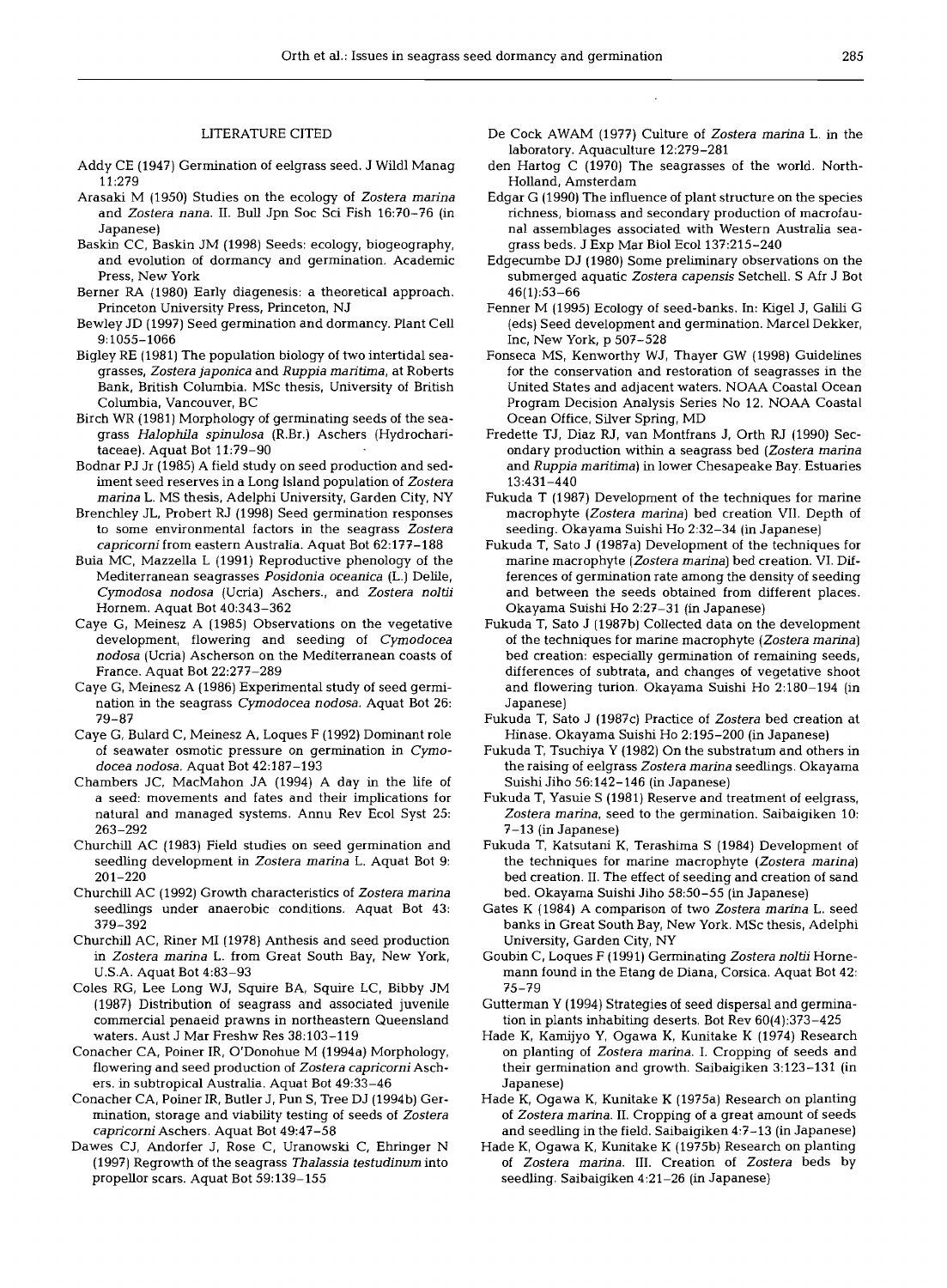- Hade K, Ogawa K, Kunitake K (1976) Research on planting of Zostera marina. IV. Creation of Zostera beds by seeding and transplanting roots. Saibaigiken 5:17-22 (in Japanese)
- Hamrick JL, Lee JM (1987) Effect of soil surface topography and litter cover on the germination, survival and growth of musk thistle (Carduus nutans). Am J Bot 74:451-457
- Harrison PG (1991) Mechanisms of seed dormancy in an annual population of Zostera marina (eelgrass) from the Netherlands. Can J Bot 69:1972-1976
- Harrison PG (1993) Variations in demography of Zostera marina and Zostera noltii on an intertidal gradient. Aquat Bot 45:63-77
- Harwell MC, Orth RJ (1999) Eelgrass (Zostera marina L.) seed protection for field experiments and implications for largescale restoration. Aquat Bot  $64:51-61$
- Heck KL Jr, Nadeau DA, Thomas R (1997) The nursery role of seagrass beds. Gulf Mex Sci 15(1):50-54
- Hilhorst HWM, Karssen CM (1992) Seed dormancy and germination: the role of abscisic acid and gibberellins and the importance of hormone mutants. Plant Growth Regul 11: 225-238
- Hilhorst HWM, Toorop PE (1997) Review on dormancy, germinability and germination in crop and weed seeds. Adv Agron 61:111-165
- Hootsmans MJM, Vermaat JE, van Vierssen W (1987) Seedbank development, germination and early seedling survival of two seagrass species from the Netherlands: Zostera marina L, and Zostera noltii Hornem. Aquat Bot 28:275-285
- Inglis GJ (2000) Disturbance-related heterogeneity in the seed banks of a marine angiosperm. J Ecol 88:88-99
- Jacobs RPWM, Pierson ES (1981) Phenology of reproductive shoots of eelgrass, Zostera marina L. at Roscoff (France). Aquat Bot 10:45-60
- Jewett-Smith J, McMillan C (1990) Germination and seedling development of Halophila engelmannii Aschers. (Hydrocharitaceae) under axenic conditions. Aquat Bot 36: 167-177
- Kantrud HA (1991) Widgeongrass (Ruppia maritima L.): a literature review. US Fish Wildl Serv Fish Wildl Res 10:  $1 - 58$
- Kawasaki Y (1987) Effect of temperature on Zostera marina L. 111. Change of the life cycle by a rise in temperature. Central Research Institute of Electric Power Industry Report No. U87046 lwatokita Komae-shi (in Japanese)
- Kawasaki Y (1993) Effects of some environmental factors on seed germination and seedling growth of Zostera marina L. In: International Workshop on Seagrass Biology, ltominato. 1993 Proceedings. Ocean Research Institute, University of Tokyo, p 28-35
- Kawasaki Y, Iituka **T,** Goto H. Terawaki T, Shimo S (1985) Effects of temperature on Zostera marina L. 1. Seed germination and seedling development. Central Research Institute of Electric Power Industry Report No. 485028 Iwatokita Komae-shi (in Japanese)
- Kawasaki Y, Yamada S, Honda M (1988) Development of technique for marine macrophyte bed creation in the coastal zone near Power Plant -10. Method for eelgrass (Zostera marina L.) bed creation by seeding. Central Research Institute of Electric Power Industry Report No. 88030 lwatokita Komae-shi (in Japanese)
- Keddy CJ, Patriquin DG (1978) An annual form of eelgrass in Nova Scotia. Aquat Bot 5:163-170
- Khan MA. Ungar 1A (1997) Effects of thermoperiod on recovery of seed germination of halophytes from saline conditions. Am J Bot 84(2):279-283
- Kirkman H, Kuo J (1990) Pattern and process in southern Western Australian seagrasses. Aquat Bot 37:367-382
- Kuo J, Kirkman H (1992) Fruits, seeds and germination in the seagrass Halophila ovalis (Hydrocharitaceae). Bot Mar 35: 197-204
- Kuo J, Iizumi H, Nilsen BE, Aioi K (1990) Fruit anatomy, seed germination and seedling development in the Japanese seagrass Phyllospadix (Zosteraceae). Aquat Bot 37: 229-245
- Kuo J, Lee Long W, Coles RG (1993) Occurrence and fruit and seed biology of Halophila tricostata Greenway (Hydrocharitaceae). Aust J Mar Freshw Res 44:43-57
- Kuo J, Kirkman H (1995) Halophila decipiens Ostenfeld in estuaries of southwestern Australia. Aquat Bot 51:335-340
- Kuo J, Kirkman H (1996) Seedling development of selected Posidonia species from southwest Australia. In: Kuo J, Phillips RC, Walker DI, Kirkman H (eds) Seagrass biology: Proceedings of an International Workshop, Rottnest Island Western Australia. Faculty of Science, University of Western Australia, Perth, p 57-64
- Lamounette RG (1977) A study of the germination and viability of Zostera marina L. seeds. MSc thesis, Adelphi University, Garden City, NY
- Larkum AWD, McComb AJ, Shepherd SA (1989) Biology of seagrasses: a treatise on the biology of seagrasses with special reference to the Australian region. Elsevier, New York
- Loques F, Caye G, Meinesz A (1988) Flowering and fruiting of Zostera noltii in Golfe Juan (French Mediterranean). Aquat Bot 32:341-352
- Loques F, Caye G, Meinesz A (1990) Germination in the marine phanerogam Zostera noltii Hornemann at Golfe Juan, French Mediterranean. Aquat Bot 38:249-260
- Marba N, Walker D1 (1999) Growth, flowering, and population dynamics of temperate Western Australian seagrasses. Mar Ecol Prog Ser 184:105-118
- McMillan C (1981) Seed reserves and seed germination for two seagrasses, Halodule wrightii and Syringodium filiforme, from the Western Atlantic. Aquat Bot 11:279-296
- McMillan C (1983a) Seed germination in Halodule wrightii and Syringodium filiforme from Texas and the U.S. Virgin Islands. Aquat Bot 15:217-220
- McMillan C (1983b) Seed germination for an annual form of Zostera marina from the Sea of Cortez, Mexico. Aquat Bot 16:105-110
- McMillan C (1985) The seed reserve for Halodule wrightii, Syringodium filiforme and Ruppia maritima in Laguna Madre, Texas. Contrib Mar Sci 28:141-149
- McMillan C (1986) Fruits and seeds of Halophila engelmannii (Hydrocharitaceae) in Texas. Contrib Mar Sci 29:l-8
- McMillan C (1987) Seed germination and seedling morphology of the seagrass, Halophila engelmannii (Hydrocharitaceae). Aquat Bot 28:179-188
- McMillan C (1988a) The seed reserve of Halophila engelmannii (Hydrocharitaceae) in Redfish Bay, Texas. Aquat Bot 30:253-259
- McMillan C (1988b) Seed germination and seedling development of Halophila decipiens Ostenfeld (Hydrocharitaceae) from Panama. Aquat Bot 31:169-176
- McMillan C (1988c) The seed reserve of Halophila decipiens Ostenfeld (Hydrocharitaceae) in Panama. Aquat Bot 31: 177-182
- McMillan C (1991) The longevity of seagrass seeds. Aquat Bot 40:195-198
- McMillan C, Soong K (1989) An annual cycle of flowering. fruiting and seed reserve for Halophila decipiens Ostenfeld (Hydrocharitaceae) in Panama. Aquat Bot 34:365-379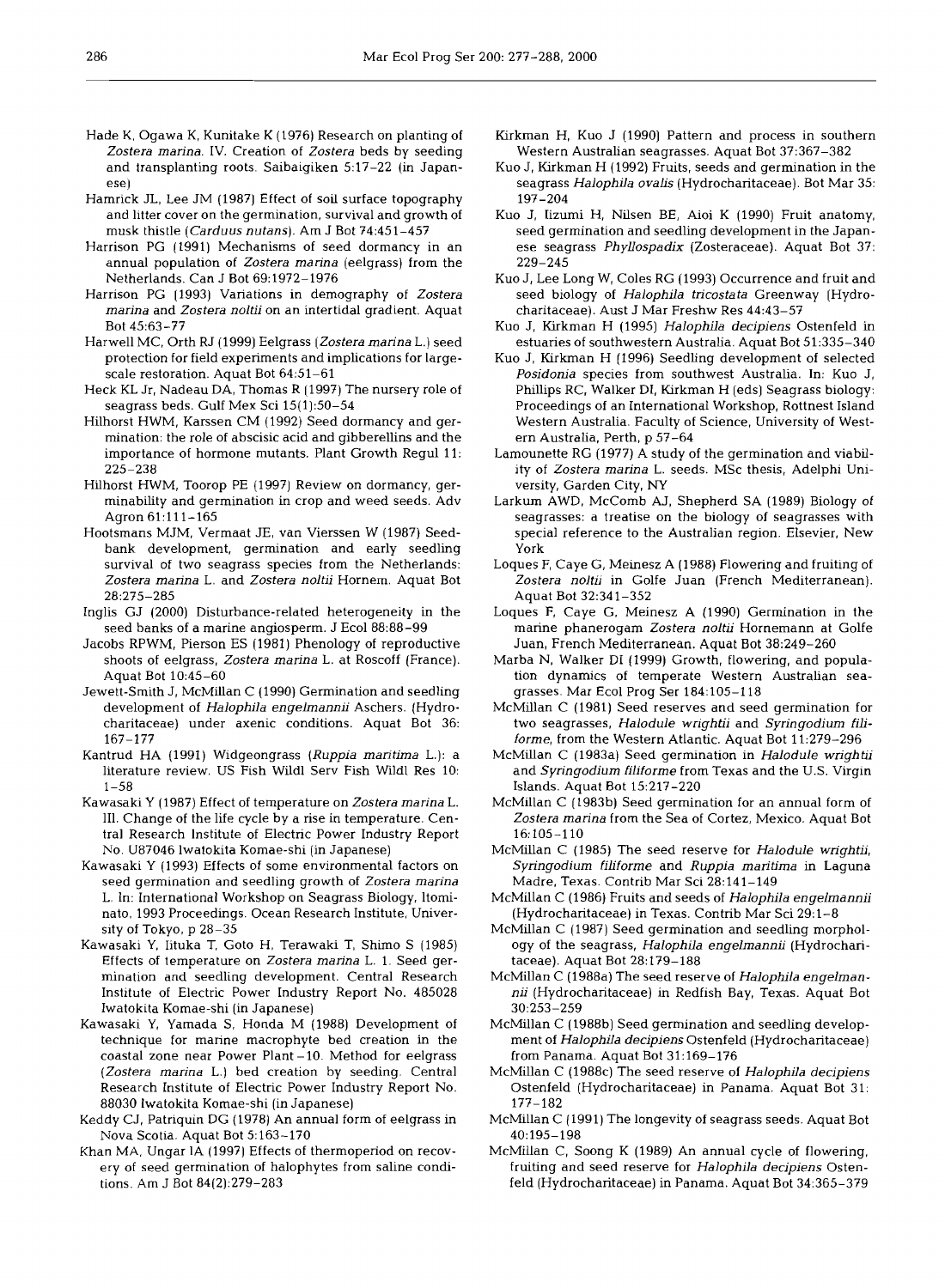- McMillan C, Bridges KW, Kock RL, Falanruw M (1982) Fruit and seedlings of Cymodocea rotundata in Yap, Micronesia. Aquat Bot 14:99-105
- Montalvo AM, Williams SL, Rice KJ, Buchmann SL, Cory C, Handel SN, Nabhan SN, Primack R, Robichaux RH (1997) Restoration biology: a population biology perspective. Restor Ecol5(4):277-290
- Moore KA, Orth RJ, Nowak JF (1993) Environmental regulation of seed germination in Zostera marina L. (eelgrass) in Chesapeake Bay: effects of light, oxygen and sedment burial. Aquat Bot 45:79-91
- Moriarty DJW, Boon PI (1989) Interactions of seagrasses with sediment and water. In: Larkum AWD, McComb AJ, Shepherd SA (eds) Biology of seagrasses: a treatise on the biology of seagrasses with special reference to the Australian region. Elsevier, New York, p 500-535
- Murray DR, Larkum AWD (1992) Nitrogen content of seeds of Zostera capricorni and Zostera marina. Aquat Bot 43: 87-91
- National Research Council (1995) Understanding marine biodiversity. National Academy Press, Washington, DC
- Olesen B, Sand-Jensen K (1994) Patch dynamics of eelgrass Zostera marina. Mar Ecol Prog Ser 106:147-156
- Orth RJ (1999) Settling rates of Posidonia coriacea seeds and Posidonia spp. seedling abundance off Rottnest Island, Perth, Western Australia. In: Walker DI, Wells FE (eds) The seagrass flora and fauna off Rottnest Island, Western Australia. Western Australia Museum, Perth, p 51-61
- Orth RJ, Moore KA (1983) Seed germination and seedling growth of Zostera marina L. (eelgrass) in the Chesapeake Bay. Aquat Bot 15:117-131
- Orth RJ, Luckenbach M, Moore KA (1994) Seed dispersal in a marine macrophyte: implications for colonization and restoration. Ecology 75(7): 1927-1939
- Peterken CJ, Conacher CA (1997) Seed germination and recolonisation of Zostera capricorni after grazing by dugongs. Aquat Bot 59:333-340
- Phillips RC (1972) Ecological life history of Zostera marina L. (eelgrass) in Puget Sound, Washington. PhD thesis, University of Washington
- Phillips RC, Grant WS, McRoy CP (1983) Reproductive strategies of eelgrass (Zostera marina L.). Aquat Bot 16:l-20
- Piazzi L, Balestri E, Magri M, Cinelli F (1998) Experimental transplanting of Posidonia oceanica (L.) Delile into a disturbed habitat in the Mediterranean Sea. Bot Mar 41: 593-601
- Pirc H, Buia MC, Mazzella L (1986) Germination and seedling development of Cymodocea nodosa (Ucria) Ascherson under laboratory conditions and 'in situ'. Aquat Bot 26: 181-188
- Reed DC, Holbrook SJ, Solomon E, Anghera M (1998) Studies on germination and root development in the surfgrass Phyllospadix torreyi: implications for habitat restoration. Aquat Bot 62:7 1-80
- Reyes J, Sanson M, Afonso-Carrilla J (1995) Distribution and reproductive phenology of the seagrass Cymodocea nodosa (Ucria] Ascherson in the Canary IsIands. Aquat Bot 50:171-180
- Robertson AI, Mann KH (1984) Disturbance by ice and lifehistory adaptations of the seagrass Zostera marina. Mar Bio180:131-141
- Ruckelshaus MH (1994) Ecological and genetic factors affecting population structure in the marine angiosperm, Zostera marina L. PhD thesis, University of Washington
- Santamaria-Gallegos N, Sanches-Lizaso JL, Felix-Pico EF (1999) Phenolgy and growth cycle of annual subtidal eeIgrass in a subtropical locality. Aquat Bot 66:329-339
- Sargent FJ, Leary TJ, Crewz DW, Kruer CR (1995) Scarring of Florida's seagrasses: assessment and management options. Florida Mar Res Inst Tech Rep. Florida Marine Research Institute, St. Petersburg, FL
- Sculthorpe CD (1967) The biology of aquatic vascular plants. St Martin's Press, New York
- Short FT, Burdick DM (1996) Quantifying eelgrass habitat loss in relation to housing development and nitrogen loading in Waquoit Bay, Massachussetts. Estuaries 19(3): 730-739
- Short FT, Wyllie-Echeverria S (1996) Natural and humaninduced disturbances of seagrasses. Environ Conserv 23(1):17-27
- Short FT, Jones GE, Burdick DM (1991) Seagrass decline: problems and solutions. In: Bolton HS (ed) Coastal wetlands. American Society of Civil Engineers, New York, p 439-453
- Silberhorn GM, Orth RJ, Moore KA (1983) Anthesis and seed production in Zostera marina L. (eelgrass) from the Chesapeake Bay. Aquat Bot 15:133-144
- Simpson GM (1990) Seed dormancy in grasses. Cambridge University Press, New York
- Skoglund J (1992) The role of seed banks in vegetation dynamics and restoration of dry tropical ecosystems. J Veg Sci 3:357-360
- Spencer DF, Ksander GG (1997) Influence of anoxia on sprouting of vegetative propagules of three species of aquatic plant propagules. Wetlands 17(1):55-64
- Takaba M (1985) Studies on the collected seeds of eelgrass, Zostera marina, and germination rate at different collecting and at different seeding depth. Bull Hiroshima Fish Exp Stn 15:23-30 (in Japanese)
- Taylor ARA (1957a) Studies of the development of Zostera marina L. I. The embryo and seed. Can J Bot 35:477-499
- Taylor ARA (1957b) Studies of the development of Zostera marina L. 11. Germination and seedling development. Can J Bot 35:681-695
- Terrados J (1993) Sexual reproduction and seed banks of Cymodocea nodosa (Ucria) Ascherson meadows on the southeast Mediterranean coast of Spain. Aquat Bot 46: 293-299
- Thomas TH (1992) Some reflections on the relationship between endogenous hormones and light-mediated seed dormancy. Plant Growth ReguI 11:239-248
- Turner T (1983) Facilitation as a successional mechanism in a rocky intertidal community. Am Nat 121(5):729-738
- Turner T (1985) Stability of rocky intertidal surfgrass beds: persistence, preemption, and recovery. Ecology 66: 83-92
- Tutin TG (1938) The autecology of Zostera marina in relation to its wasting disease. New Phytol 37:50-71
- Ungar IA (1995) Seed germination and seed-bank ecology in halophytes. In: Kigel J, Galili G (eds) Seed development and germination. Marcel Dekker, Inc, New York, p 599-628
- van Lent F, Verschuure JM (1995) Comparative study on populations of Zostera marina L. (eelgrass): experimental germination and growth. J Exp Mar Biol Ecol 185:77-91
- van Vierssen W (1982) Some notes on the germination of seeds of Najas marina L. Aquat Bot 12:201-203
- Walker DI, Lukatelich RJ, Bastyan G, McComb AJ (1989) Effect of boat moorings on seagrass beds near Perth, Western Australia. Aquat Bot 36:69-77
- Williams SL, Davis CA (1996) Population genetic analyses of transplanted eelgrass (Zostera marina) beds reveal reduced genetic diversity in Southern CaIifornia. Restor Ecol 4(2):163-180